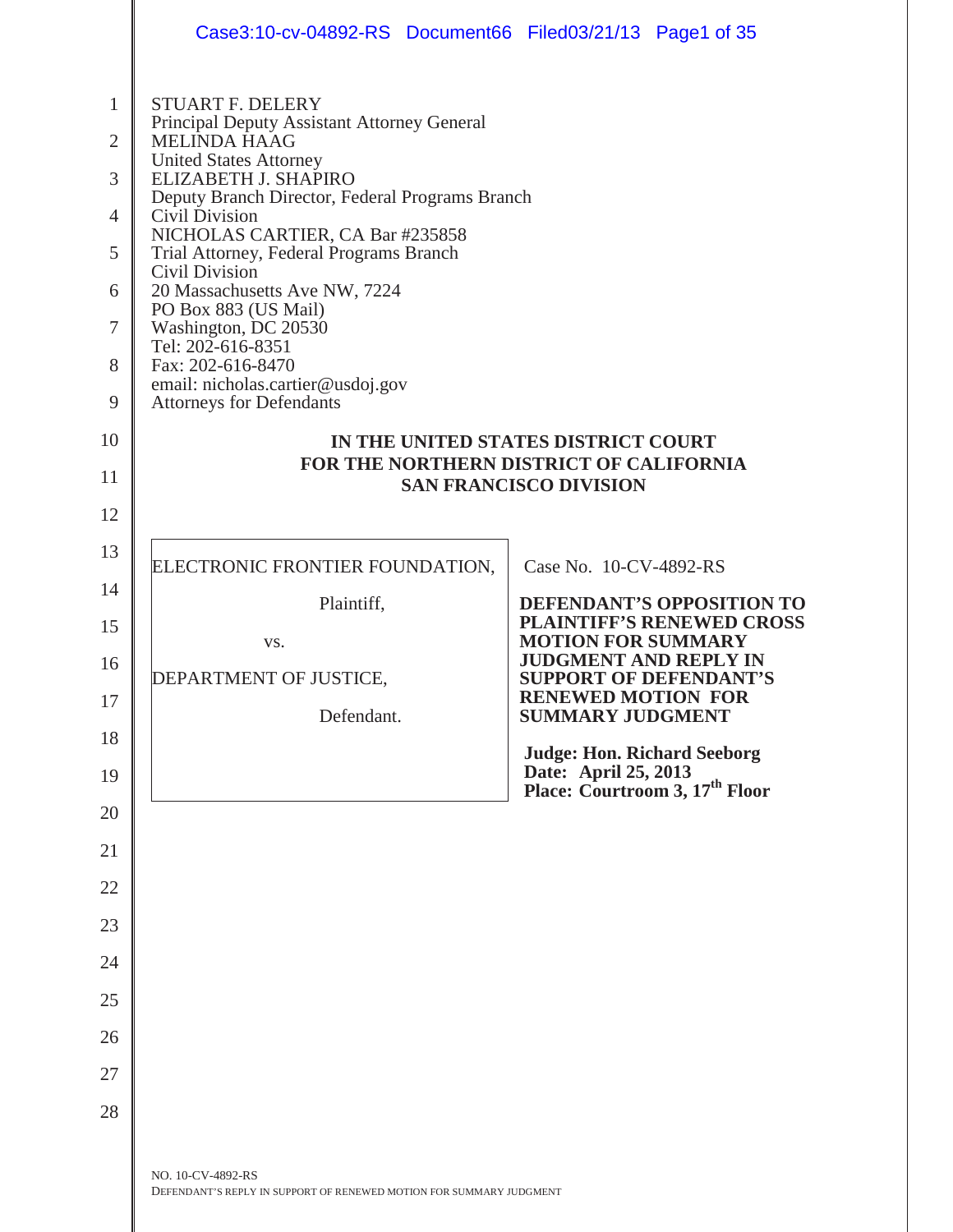# **TABLE OF CONTENTS**

|      | A.        | Defendant Complied With This Court's Order To<br>Conduct A Secondary Review of Certain Material Previously             |  |
|------|-----------|------------------------------------------------------------------------------------------------------------------------|--|
|      | <b>B.</b> | Defendant's Interpretation of Plaintiff's FOIA                                                                         |  |
|      | C.        |                                                                                                                        |  |
|      | D.        |                                                                                                                        |  |
|      | E.        |                                                                                                                        |  |
| Π.   |           | Defendant Has Provided All Reasonably Segregable,                                                                      |  |
| III. |           | Defendant Has Properly Withheld Information                                                                            |  |
| IV.  |           | Defendant Has Properly Withheld Information Under                                                                      |  |
|      | A.        | Defendant Did Not Invoke The Deliberative Process<br>Privilege To Withhold Segregable Non-Exempt Factual Material.  15 |  |
|      | B.        | Defendant Did Not Invoke The Deliberative Process Privilege To                                                         |  |
|      | C.        | EFF Is Wrong That DEA And FBI Improperly Applied The<br>Deliberative Process Privilege To Withhold Information         |  |
|      | D.        | FBI Did Not Improperly Invoke The Deliberative Process                                                                 |  |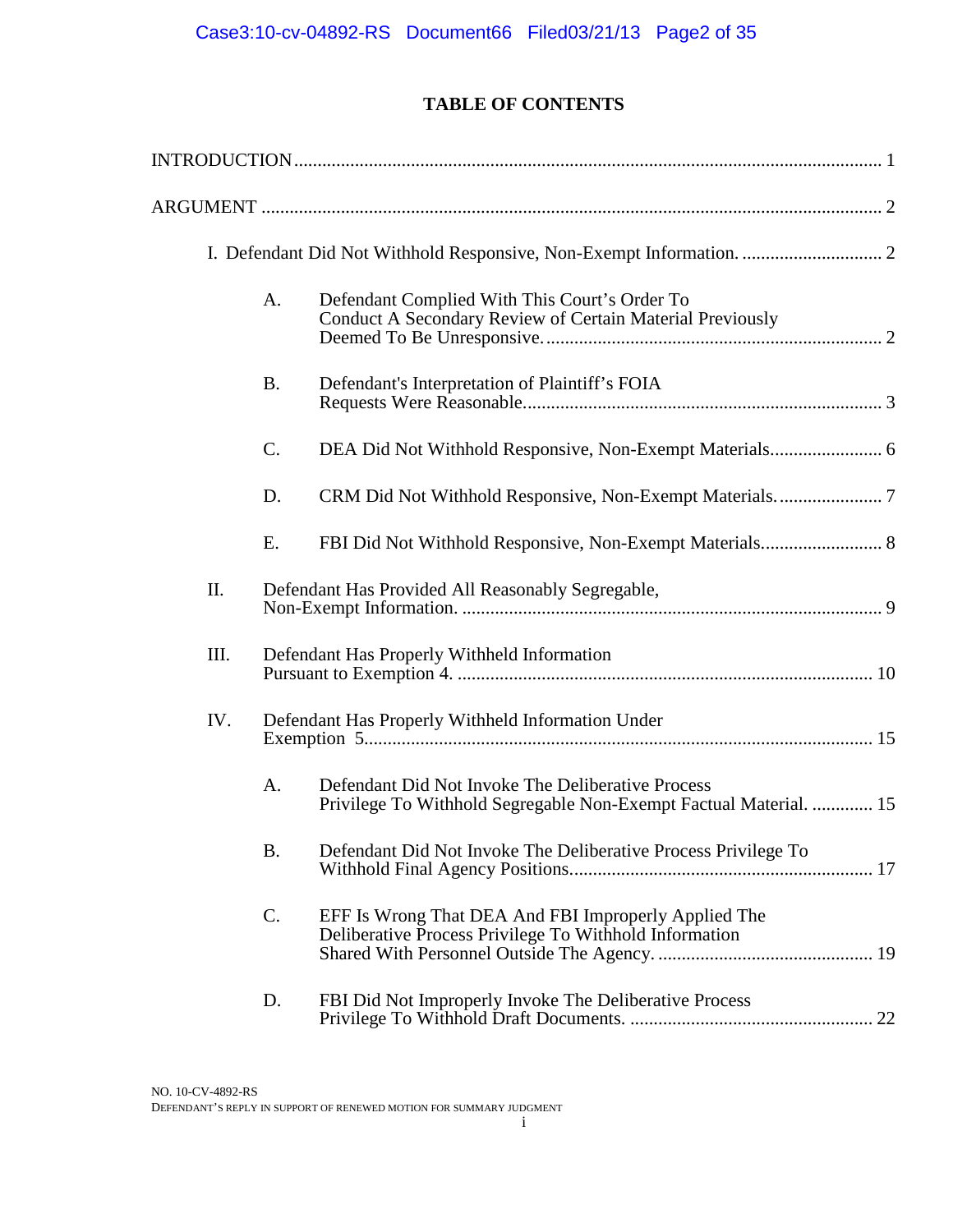# Case3:10-cv-04892-RS Document66 Filed03/21/13 Page3 of 35

|    | Е.             | The Criminal Division Properly Applied The Attorney Work Product      | 23 |
|----|----------------|-----------------------------------------------------------------------|----|
| V. |                | Defendant Has Properly Withheld Sensitive Law                         |    |
|    | А.             | Defendant Has Properly Withheld Information Under Exemption 7(A).  24 |    |
|    | <b>B.</b>      |                                                                       |    |
|    | $\mathbf{C}$ . | Defendant Properly Withheld Information                               |    |
|    |                |                                                                       |    |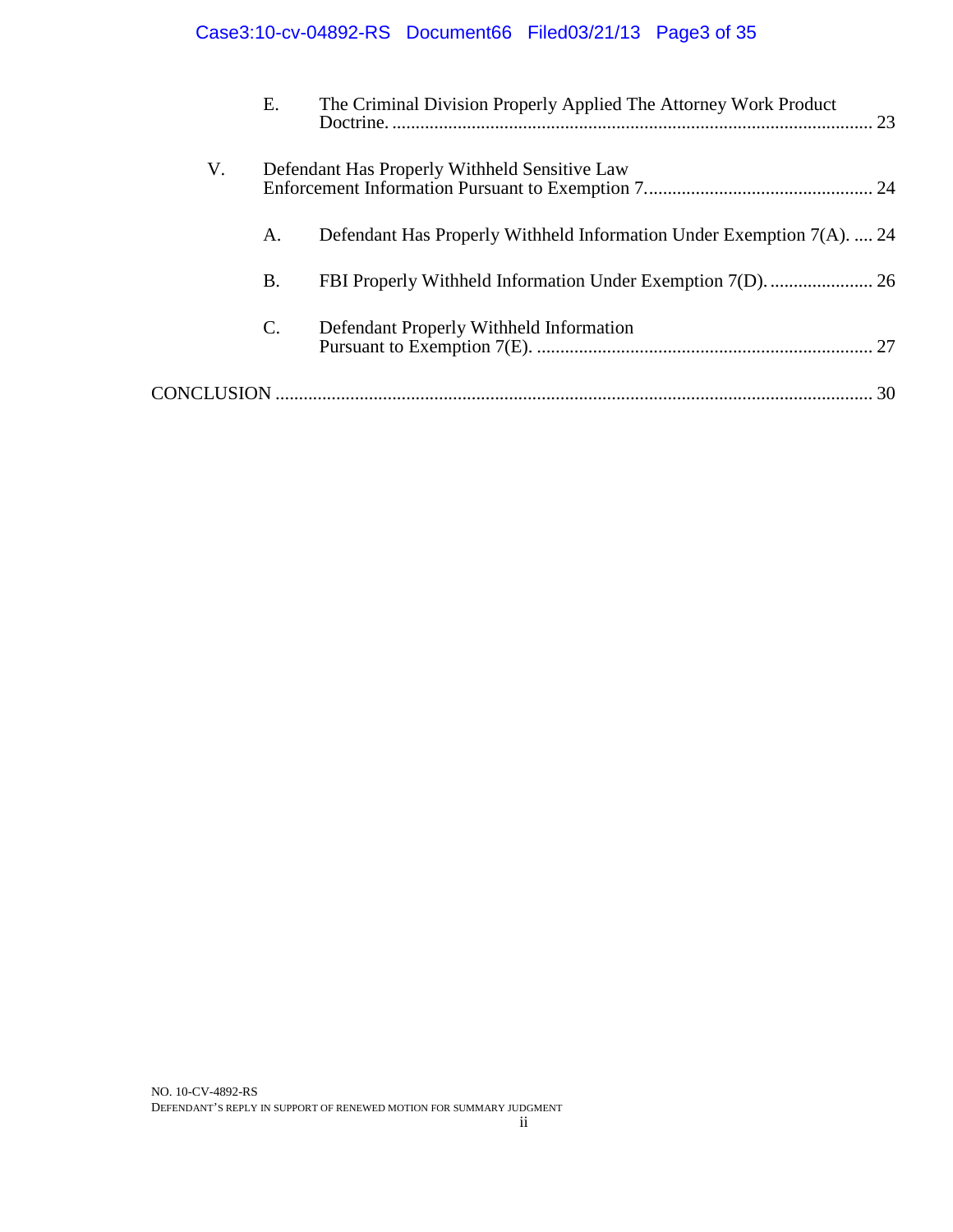|                                                                                     | Case3:10-cv-04892-RS Document66 Filed03/21/13 Page4 of 35                                                                                                                                                                                                                                                                                                                                                                                                                                                                       |                                                                                                                 |
|-------------------------------------------------------------------------------------|---------------------------------------------------------------------------------------------------------------------------------------------------------------------------------------------------------------------------------------------------------------------------------------------------------------------------------------------------------------------------------------------------------------------------------------------------------------------------------------------------------------------------------|-----------------------------------------------------------------------------------------------------------------|
| $\mathbf{1}$<br>$\overline{2}$<br>3<br>4<br>5<br>6<br>7<br>8<br>9<br>10<br>11<br>12 | <b>STUART F. DELERY</b><br>Principal Deputy Assistant Attorney General<br><b>MELINDA HAAG</b><br><b>United States Attorney</b><br>ELIZABETH J. SHAPIRO<br>Deputy Branch Director, Federal Programs Branch<br>Civil Division<br>NICHOLAS CARTIER, CA Bar #235858<br>Trial Attorney, Federal Programs Branch<br>Civil Division<br>20 Massachusetts Ave NW, 7224<br>PO Box 883 (US Mail)<br>Washington, DC 20530<br>Tel: 202-616-8351<br>Fax: 202-616-8470<br>email: nicholas.cartier@usdoj.gov<br><b>Attorneys for Defendants</b> | IN THE UNITED STATES DISTRICT COURT<br>FOR THE NORTHERN DISTRICT OF CALIFORNIA<br><b>SAN FRANCISCO DIVISION</b> |
| 13                                                                                  |                                                                                                                                                                                                                                                                                                                                                                                                                                                                                                                                 |                                                                                                                 |
| 14                                                                                  | ELECTRONIC FRONTIER FOUNDATION,                                                                                                                                                                                                                                                                                                                                                                                                                                                                                                 | Case No. 10-CV-4892-RS                                                                                          |
| 15                                                                                  | Plaintiff,                                                                                                                                                                                                                                                                                                                                                                                                                                                                                                                      | DEFENDANT'S OPPOSITION TO                                                                                       |
| 16                                                                                  | VS.                                                                                                                                                                                                                                                                                                                                                                                                                                                                                                                             | <b>PLAINTIFF'S RENEWED CROSS</b><br><b>MOTION FOR SUMMARY</b>                                                   |
| 17                                                                                  | DEPARTMENT OF JUSTICE,                                                                                                                                                                                                                                                                                                                                                                                                                                                                                                          | <b>JUDGMENT AND REPLY IN</b><br><b>SUPPORT OF DEFENDANT'S</b>                                                   |
| 18                                                                                  | Defendant.                                                                                                                                                                                                                                                                                                                                                                                                                                                                                                                      | <b>RENEWED MOTION FOR</b><br><b>SUMMARY JUDGMENT</b>                                                            |
| 19                                                                                  |                                                                                                                                                                                                                                                                                                                                                                                                                                                                                                                                 | <b>Judge: Hon. Richard Seeborg</b>                                                                              |
| 20                                                                                  |                                                                                                                                                                                                                                                                                                                                                                                                                                                                                                                                 | Date: April 25, 2013<br>Place: Courtroom 3, 17 <sup>th</sup> Floor                                              |
| 21                                                                                  |                                                                                                                                                                                                                                                                                                                                                                                                                                                                                                                                 |                                                                                                                 |
| 22                                                                                  |                                                                                                                                                                                                                                                                                                                                                                                                                                                                                                                                 |                                                                                                                 |
| 23                                                                                  |                                                                                                                                                                                                                                                                                                                                                                                                                                                                                                                                 |                                                                                                                 |
| 24                                                                                  |                                                                                                                                                                                                                                                                                                                                                                                                                                                                                                                                 |                                                                                                                 |
| 25                                                                                  |                                                                                                                                                                                                                                                                                                                                                                                                                                                                                                                                 |                                                                                                                 |
| 26                                                                                  |                                                                                                                                                                                                                                                                                                                                                                                                                                                                                                                                 |                                                                                                                 |
| 27                                                                                  |                                                                                                                                                                                                                                                                                                                                                                                                                                                                                                                                 |                                                                                                                 |
| 28                                                                                  |                                                                                                                                                                                                                                                                                                                                                                                                                                                                                                                                 |                                                                                                                 |
|                                                                                     | NO. 10-CV-4892-RS<br>DEFENDANT'S REPLY IN SUPPORT OF RENEWED MOTION FOR SUMMARY JUDGMENT                                                                                                                                                                                                                                                                                                                                                                                                                                        |                                                                                                                 |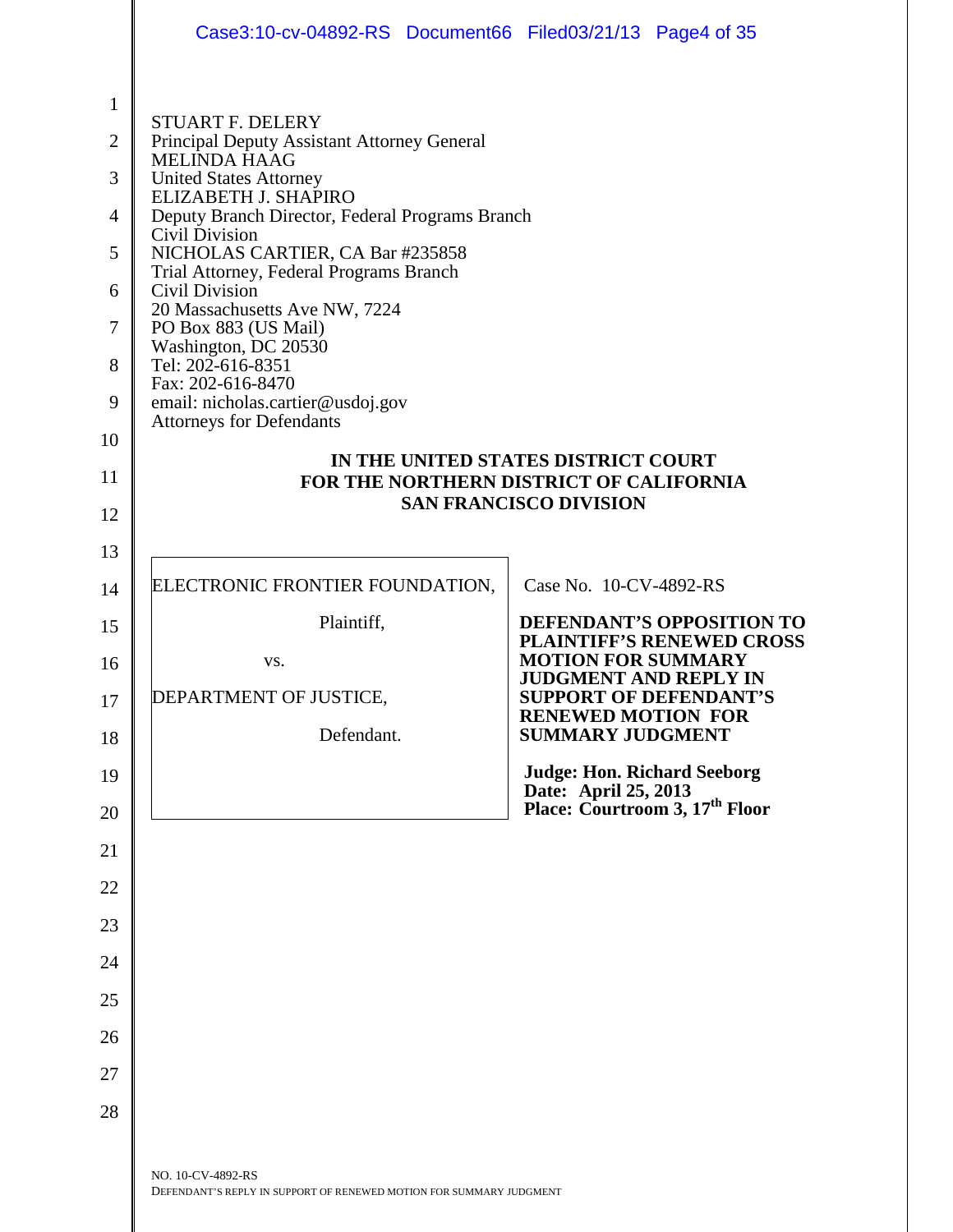## **INTRODUCTION**

In its opening brief in support of its renewed motion for summary judgment, Defendant demonstrated that the Criminal Division ("CRM"), Drug Enforcement Administration ("DEA"), and the Federal Bureau of Investigation ("FBI") have produced all reasonably segregable, nonexempt records that were responsive to Plaintiff's FOIA requests. *See* Def.'s Renewed Motion for Summary Judgment ("Def's Renewed MSJ") (ECF No. 63). In response, Plaintiff's combined Cross-Motion and Opposition largely repeats the arguments made by EFF in the first round of summary judgment briefing and offers no persuasive reasons for why this Court should not award summary judgment to the Government. *See* Pl.'s Renewed Cross-Motion for Summary Judgment and Opposition to Defendant's Renewed Motion for Summary Judgment ("Pl.'s Renewed MSJ") (ECF No. 64).

The Government's reply addresses the issues that remain in dispute between the parties.<sup>[1](#page-4-0)</sup> First, whether the components properly determined that certain documents were not responsive to Plaintiff's FOIA requests; second, whether the components have met their responsibilities to provide all non-exempt information that can be reasonably segregated from exempt information; and third, whether the components properly invoked Exemptions 4, 5 and  $7(A)$  and (E), and whether FBI properly invoked  $7(D)$ .<sup>[2](#page-4-1)</sup> As shown below, Defendant is now entitled to summary

 $\overline{a}$ 

1

<span id="page-4-0"></span><sup>20</sup> 21

<sup>1</sup> EFF has now withdrawn its challenge to the adequacy of FBI's *Vaughn* index, the reasonableness of the components' searches and their use of Exemptions 1, 2, 3, 6, 7(C) or 7(F), as well as CRM's and DEA's use of Exemption 7(D), and the FBI's assertion of the attorney-client privilege. *See* Def's Renewed MSJ at 3; Pl.'s Renewed MSJ at 7 n.15.

<span id="page-4-1"></span><sup>27</sup> In support of this reply, Defendant relies upon the declarations submitted with its Renewed Motion for Summary Judgment. *See* Fifth Declaration of David M. Hardy of the Federal Bureau of Investigation ("Fifth Hardy Decl.") (ECF 63-1); Fourth Declaration of Katherine L. Myrick of the Drug Enforcement Administration ("Fourth Myrick Decl.") (ECF 63-2); Second Declaration of John E. Cunningham III of the Criminal Division ("Second Cunningham Decl.") (ECF 63-3). In addition, the Government relies upon the following declarations submitted in NO. 10-CV-4892-RS

DEFENDANT'S REPLY IN SUPPORT OF RENEWED MOTION FOR SUMMARY JUDGMENT 1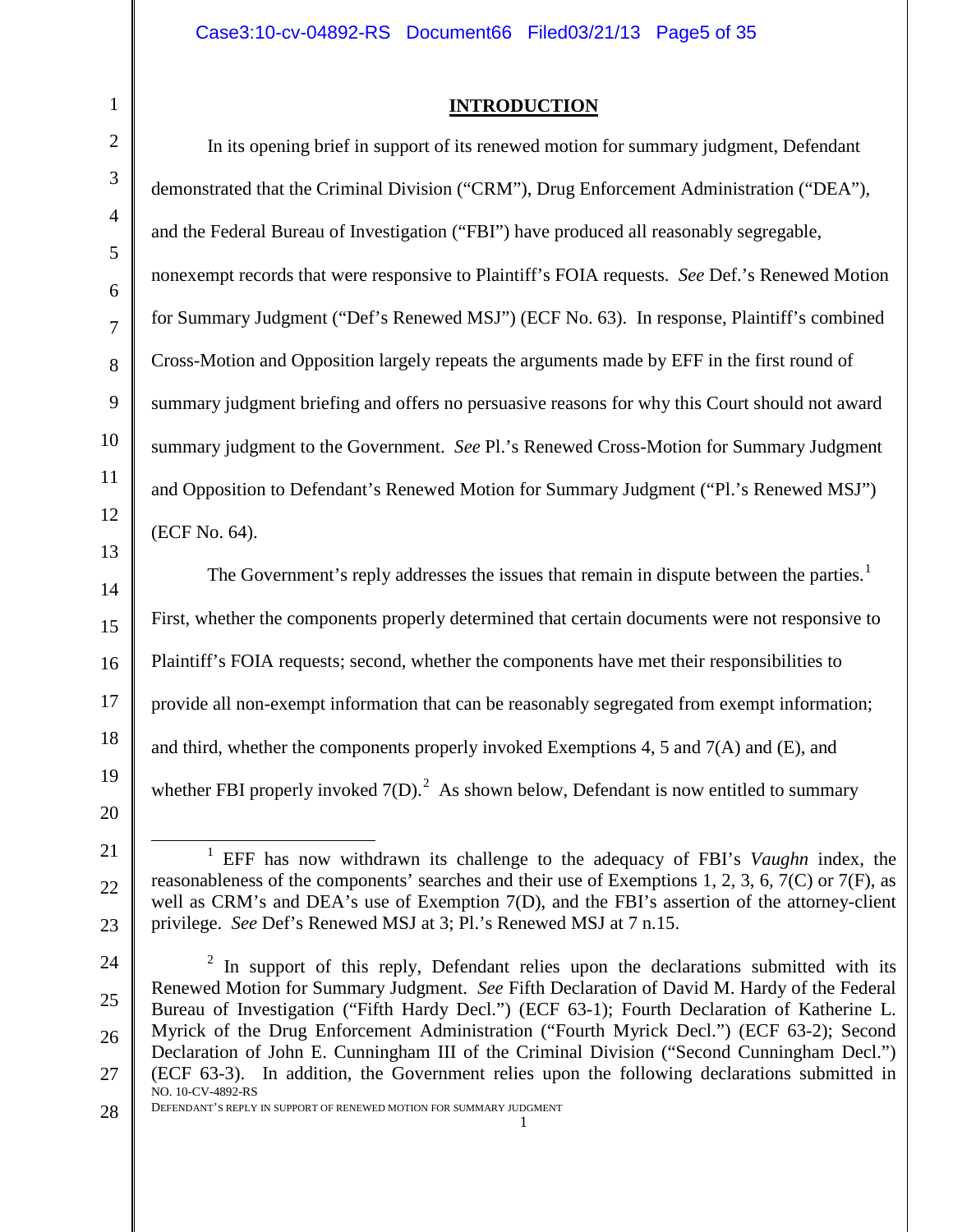judgment with respect to the materials found to be exempt by the components.<sup>[3](#page-5-0)</sup>

## **ARGUMENT**

1

2

# **I. Defendant Did Not Withhold Responsive, Non-Exempt Information.**

EFF argues that the components have improperly withheld information concerning "problems, obstacles and limitations" that have hampered the components' ability to conduct electronic surveillance as "outside the scope" of its requests. *See, e.g.*, EFF's Renewed MSJ at 9. That is not correct. Moreover, EFF has ignored the components' explanations for why it treated particular information to be outside the scope of its requests.

# **A. Defendant Complied With This Court's Order To Conduct A Secondary Review of Certain Material Previously Deemed To Be Unresponsive.**

EFF argues that the components did not adequately comply with this Court's order to

conduct a secondary review of certain materials that were previously determined by the

components to be unresponsive to Plaintiff's FOIA requests. Pl.'s Renewed MSJ at 7.

Specifically, the Court directed the components to "conduct a review of pages that were previously

withheld in full or part from otherwise responsive documents based on the components' prior

determination that the information in question was outside the scope of Plaintiff's FOIA requests."

11/27/12 Order (ECF No. 62) at 2. The declarations submitted in support of Defendant's renewed

support of its previous Opposition to Plaintiff's Partial Motion for Summary Judgment seeking expedited processing and the declarations and Vaughn indexes submitted in support of Defendant's first Motion for Summary Judgment. *See* First Hardy Decl. (ECF No. 19-1); First Ellis Decl. (ECF No. 19-2); First Myrick Decl. (ECF No. 19-3); Second Ellis Decl. (ECF No. 39-1); CRM's Vaughn Index (ECF No. 39-2); Second Myrick Decl. (ECF No. 40); DEA's Vaughn Index (Exhibit J to Second Myrick Decl.); Second Hardy Decl. (ECF No. 41); Third Hardy Decl. (Exhibit K to Second Myrick Decl.); Fourth Hardy Decl. (ECF No. 52); Third Myrick Decl. (ECF No. 53); First Cunningham Decl. (ECF No. 54).  $\overline{a}$ 

<span id="page-5-0"></span>25

 $3$  As noted in Defendant's opening brief, the Government's motion does not address certain materials that the components referred to other government entities for processing. It is the understanding of Government counsel that EFF is evaluating whether to challenge the adequacy of the processing decisions made by other government entities. *See* Def.'s Renewed MSJ at 5 n.3. NO. 10-CV-4892-RS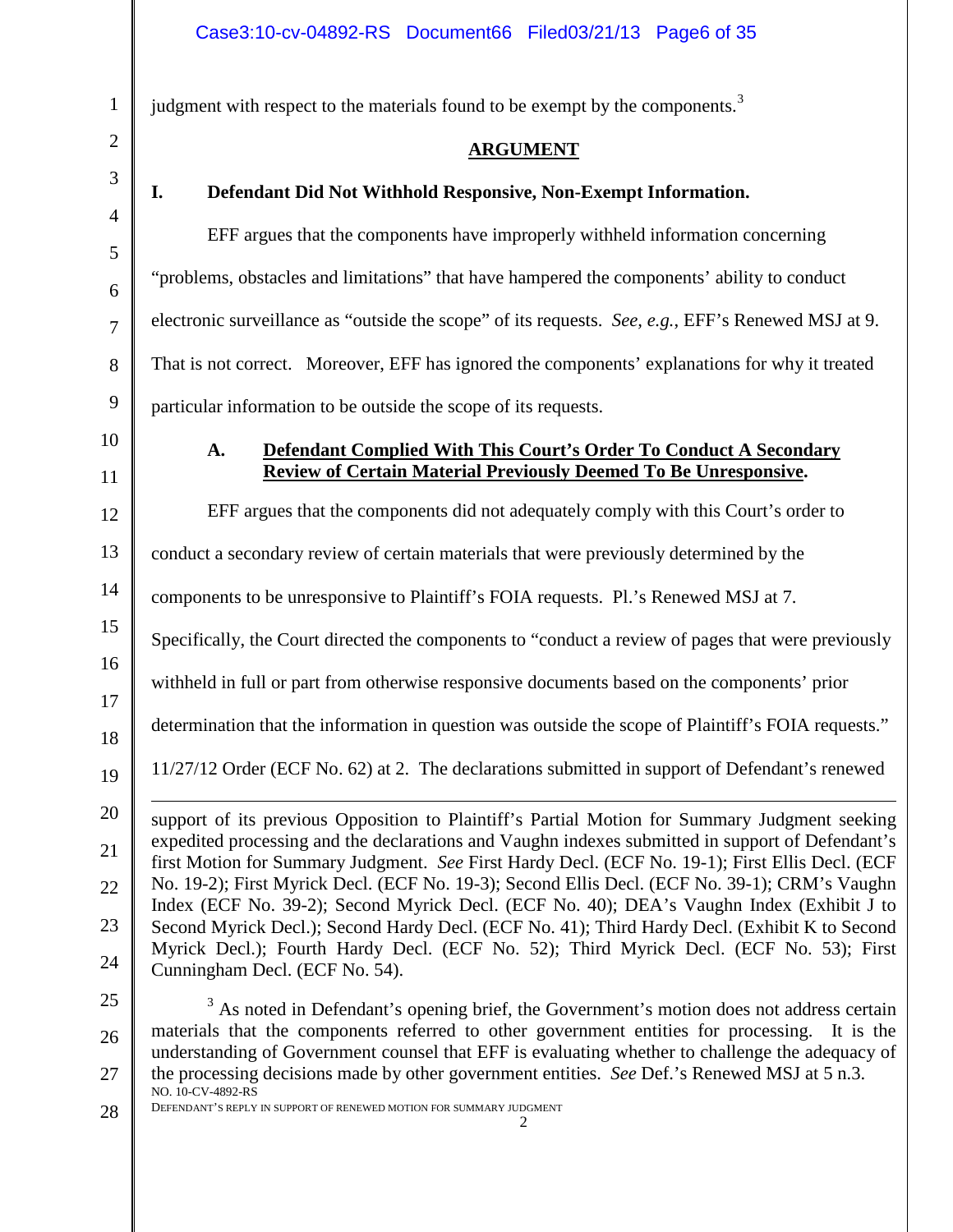#### Case3:10-cv-04892-RS Document66 Filed03/21/13 Page7 of 35

motion for summary judgment expressly confirm that the components completed this review and concluded that their prior scoping determinations were correct. *See* Fifth Hardy Decl. (ECF 63-1) ¶ 7; Fourth Myrick Decl. (ECF 63-2) ¶¶ 5-6; Second Cunningham Decl. (ECF 63-3) ¶ 4. EFF is mistaken that "the government appears to have ignored the Court's direction that 'the presumption should be that information located on the same page, or in close proximity to undisputedly responsive material is likely to qualify as information" that should be produced, absent an applicable exemption. Pl.'s Renewed MSJ at 7 (quoting 10/30/12 Order at 4-5). As the Court made clear, this was only a presumption, not a requirement that such information be treated as responsive. *See* 10/30/12 Order at 5. Here, the components simply confirmed that their original scoping decisions were correct.

Notwithstanding this fact, pursuant to its administrative discretion, DEA released 14 pages that it deemed to be outside the scope of Plaintiff's FOIA request. Fourth Myrick Decl. ¶ 6. FBI processed all previous "outside the scope" redactions made to a page if the page also contained responsive information. Fifth Hardy Decl. ¶ 7. However, it determined that this information was exempt from release. *Id.* While CRM did not release the non-responsive information put at issue by EFF, it has previously provided detailed explanations for why it deemed this information to be outside the scope of Plaintiff's FOIA request. *See* Cunningham Decl. ¶¶ 4-7.

In short, the components complied with this Court's order, but a dispute remains between the parties regarding the proper interpretation of EFF's requests.

#### **B. Defendant's Interpretation of Plaintiff's FOIA Requests Were Reasonable.**

28 Unless exempt, an agency must provide records in response to a FOIA request that "reasonably describes such records." 5 U.S.C. §  $552(a)(3)(A)(i)$ . Courts thus assess the adequacy of an agency's interpretation of a FOIA request based on a reasonableness standard. *See, e.g.,*  NO. 10-CV-4892-RS DEFENDANT'S REPLY IN SUPPORT OF RENEWED MOTION FOR SUMMARY JUDGMENT 3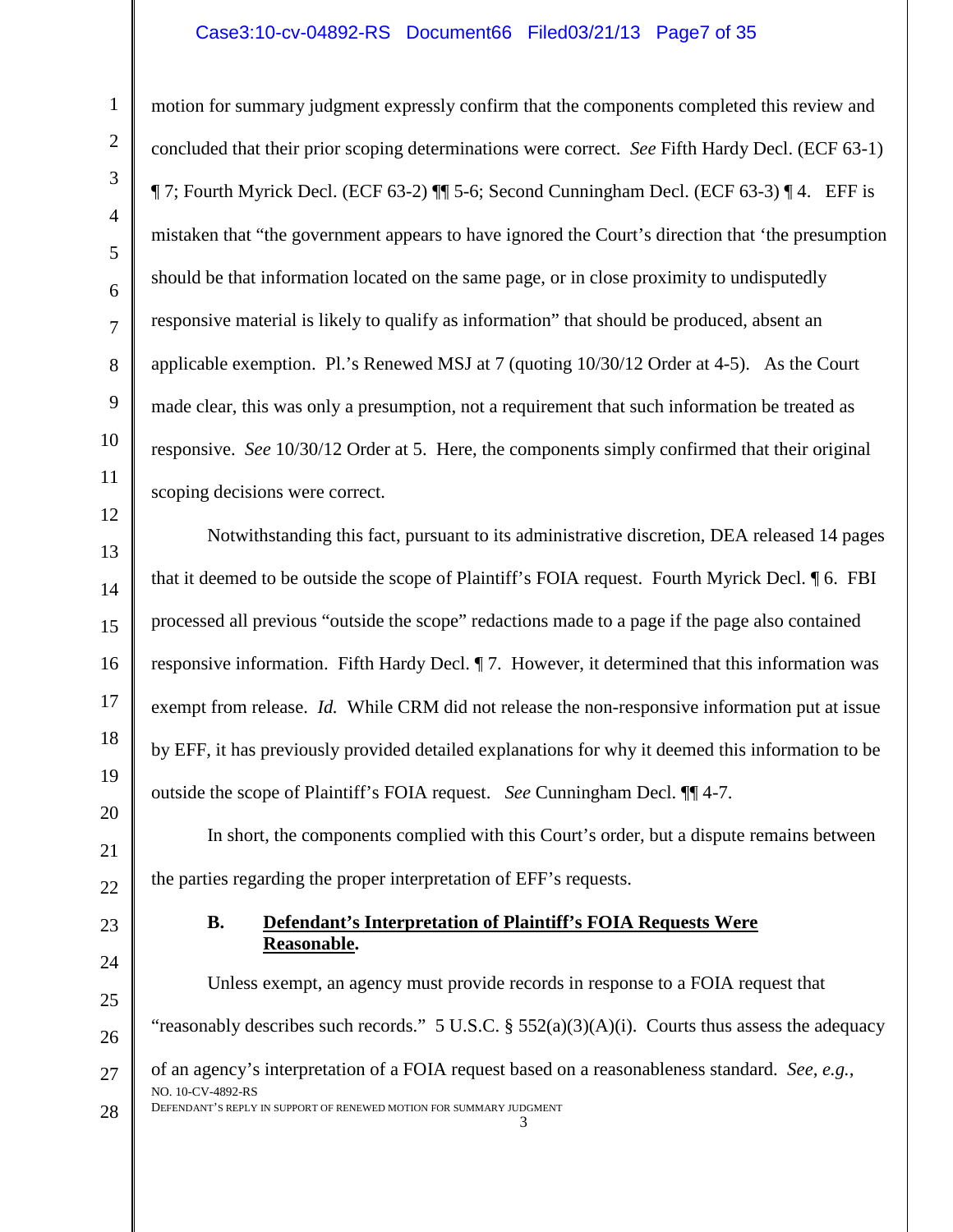#### Case3:10-cv-04892-RS Document66 Filed03/21/13 Page8 of 35

28 *Judicial Watch, Inc. v. DOD*, No. 05-00390 (HHK), 2006 WL 1793297, at \*3 (D.D.C. Jun. 28, 2006) (agency reasonably interpreted request for names of corporations involved in particular activity not to include all documents regarding that activity). Furthermore, "[a]n agency may decide to limit the scope of an ambiguous request as long as the narrowed scope is a reasonable interpretation of what the request seeks." *See Wilson v. U.S. Dep't of Transportation*, 730 F. Supp. 2d 140, 154-55 (D.D.C. 2010); *Mogenhan v. Dep't of Homeland Security*, No. 06-2045, 2007 WL 2007502, at \*3 (D.D.C. July 10, 2007); *Adamowicz v. IRS*, 552 F. Supp. 2d 355, 362 (S.D.N.Y. 2008). Moreover, an agency is required to read a FOIA request as drafted, "not as either [an] agency official or [requester] might wish it was drafted." *See Miller v. Casey*, 730 F.2d 773, 777 (D.C. Cir. 1984). Because EFF contends that the components withheld information that was within the scope of its September 28, 2010 request, *see* Pl.'s Renewed MSJ at 8, it is helpful to repeat the language of the request in its entirety. The September 2010 request sought "all agency records created on or after January 1, 2006 (including, but not limited to, electronic records) discussing, concerning, or reflecting": 1. any problems, obstacles or limitations that hamper the DOJ's current ability to conduct surveillance on communications systems or networks including, but not limited to, encrypted services like Blackberry (RIM), social networking sites like Facebook, peer-to-peer messaging services like Skype, etc.; 2. any communications or discussions with the operators of communications systems or networks (including, but not limited to, those providing encrypted communications, social networking, and peer-to-peer messaging services), or with equipment manufacturers and vendors, concerning technical difficulties the DOJ has encountered in conducting authorized electronic surveillance; 3. any communications or discussions concerning technical difficulties the DOJ has encountered in obtaining assistance from non-U.S.-based operators of communications systems or networks, or with equipment manufacturers and vendors in the conduct of authorized electronic surveillance; NO. 10-CV-4892-RS DEFENDANT'S REPLY IN SUPPORT OF RENEWED MOTION FOR SUMMARY JUDGMENT 4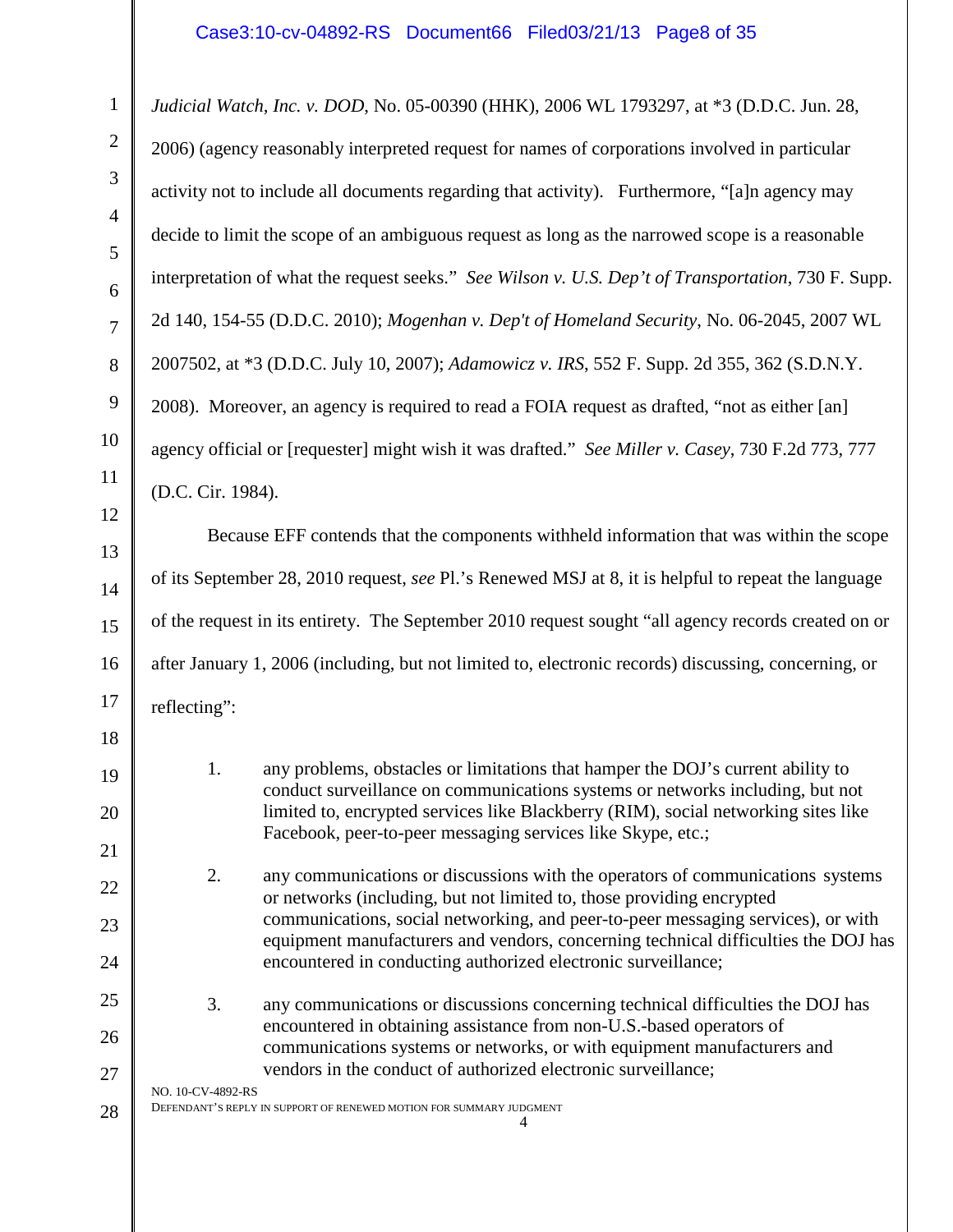|                                | Case3:10-cv-04892-RS Document66 Filed03/21/13 Page9 of 35                                                                                                                 |
|--------------------------------|---------------------------------------------------------------------------------------------------------------------------------------------------------------------------|
| $\mathbf{1}$<br>$\overline{2}$ | 4.<br>any communications or discussions with the operators of communications systems<br>or networks, or with equipment manufacturers and vendors, concerning              |
| 3                              | development and needs related to electronic communications surveillance-enabling<br>technology;                                                                           |
| 4                              | 5.<br>any communications or discussions with foreign government representatives or                                                                                        |
| 5<br>6                         | trade groups about trade restrictions or import or export controls related to<br>electronic communications surveillance-enabling technology;                              |
| $\overline{7}$                 | any briefings, discussions, or other exchanges between DOJ officials and members<br>6.<br>of the Senate or House of Representatives concerning implementing a requirement |
| 8                              | for electronic communications surveillance-enabling technology, including, but not<br>limited to, proposed amendments to the Communications Assistance for Law            |
| 9                              | Enforcement Act (CALEA).                                                                                                                                                  |
| 10                             | September 28, 2010 Request, Ex. 1 to Declaration of Kristin L. Ellis ("First Ellis Decl.") at 2 (ECF                                                                      |
| 11                             | No. 19-2).                                                                                                                                                                |
| 12<br>13                       | Defendant treated information that "discuss[ed], concern[ed], or reflect[ed] specific or                                                                                  |
| 14                             | technical problems that hamper[ed] the [component's] current ability to conduct surveillance on                                                                           |
| 15                             | communication systems or networks" as within the scope of EFF's request. See Third Myrick                                                                                 |
| 16                             | Decl. ¶ 7 (ECF No. 53); Cunningham Decl. ¶ 5; Fourth Hardy Decl. ¶ 7. At the same time,                                                                                   |
| 17                             | information that "consisted solely of internal proposals to amend current surveillance law," which                                                                        |
| 18                             | did not also address problems conducting electronic surveillance, was deemed to be non-                                                                                   |
| 19                             | responsive. See Third Myrick Decl. ¶ 7 (ECF No. 53); Fourth Hardy Decl. ¶ 7. As seen below,                                                                               |
| 20<br>21                       | this interpretation is the basis for most of the scoping determinations that remain in dispute                                                                            |
| 22                             | between the parties. It was reasonable to treat such internal DOJ discussions as falling outside the                                                                      |
| 23                             | scope of Plaintiff's request for information regarding problems conducting electronic surveillance.                                                                       |
| 24                             | In paragraph 1, Plaintiff did not ask for internal DOJ discussions about proposed responses and                                                                           |
| 25                             | legislative solutions unterhered to discussions of "problems, obstacles or limitations that hamper                                                                        |
| 26                             | the DOJ's current ability to conduct electronic surveillance." See September 2010 Request $\P$ 1,                                                                         |
| 27<br>28                       | NO. 10-CV-4892-RS<br>DEFENDANT'S REPLY IN SUPPORT OF RENEWED MOTION FOR SUMMARY JUDGMENT<br>5                                                                             |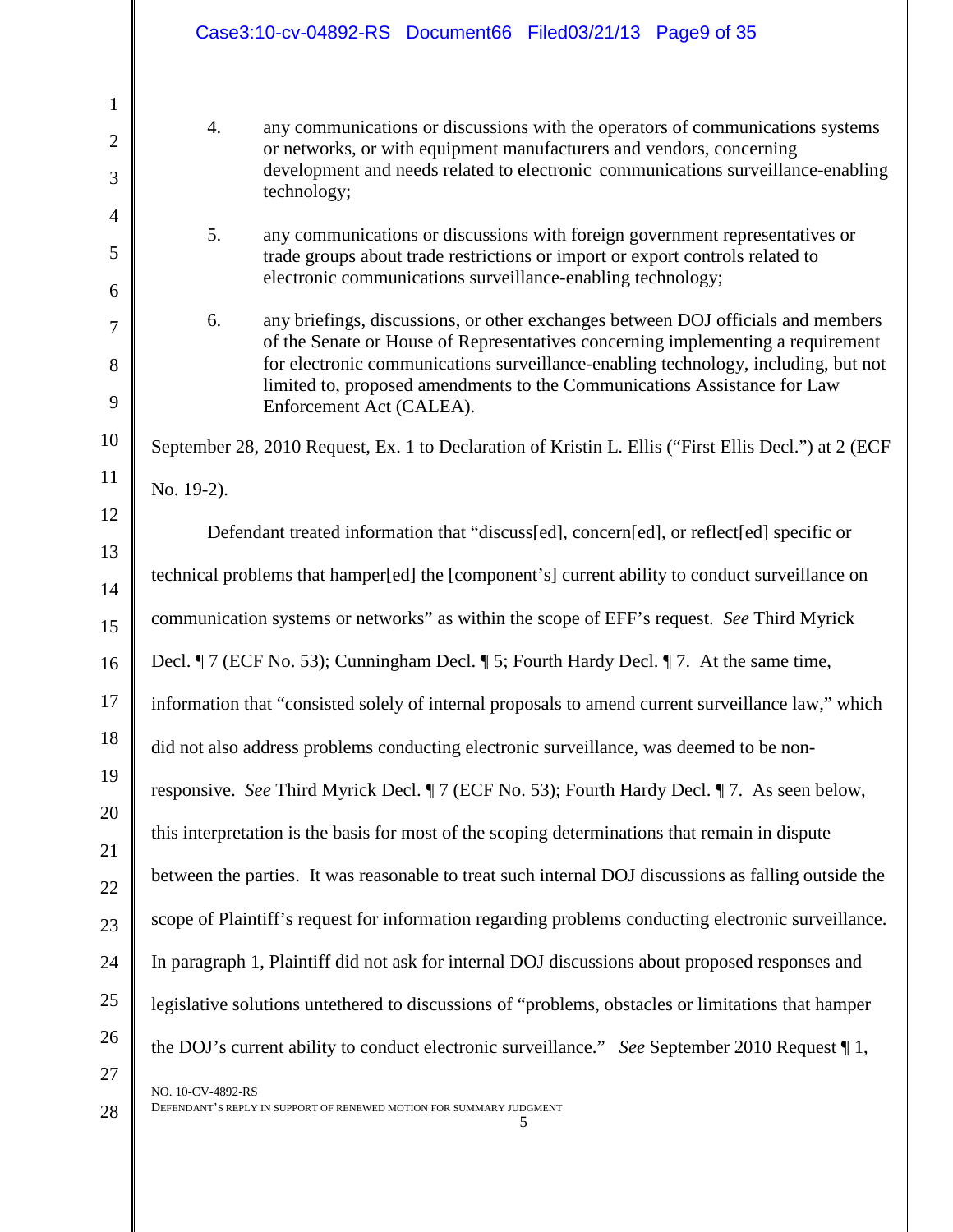#### Case3:10-cv-04892-RS Document66 Filed03/21/13 Page10 of 35

Ex. 1 to Declaration of Kristin L. Ellis ("First Ellis Decl.") at 2 (ECF No. 19-2). It was only in paragraph 6 of the request that EFF sought "briefings, discussions, or other exchanges between DOJ officials and members of the Senate or House of Representatives" regarding legislative solutions, including "proposed amendments to the Communications Assistance for Law Enforcement Act ('CALEA')." *Id.*  $\phi$  6. Ex. 1. While EFF could have requested all internal DOJ deliberations concerning discussions about proposed solutions or legislative responses to the Going Dark issue, it chose not to do so. September 2010 Request  $\phi$  6. It is possible that EFF did so because it realized that purely internal pre-decisional deliberations within DOJ on this topic would be protected by the deliberative process privilege. Whatever the reason, however, Defendant's interpretation of the plain language of the request was reasonable. *Miller*, 730 F.2d at 777 (agency required to read request as drafted, "not as either [an] agency official or [requester] might wish it was drafted"); *Wilson*, 730 F. Supp. 2d at 154-55 (where multiple interpretations are possible because request is ambiguous, agency is only required to provide reasonable interpretation of request).

Below, Defendant addresses EFF's specific challenges to the components' scoping decisions.

1

2

3

4

5

6

7

8

9

10

11

12

13

14

15

16

17

18

19

20

21

22

23

24

#### **C. DEA Did Not Withhold Responsive, Non-Exempt Materials.**

EFF challenges DEA's decision to withhold 20 pages from several slide presentations as outside the scope of its September 2010 request.<sup>[4](#page-9-0)</sup> EFF's Renewed MSJ at 8-9. EFF appears to argue that because the slides were contained in presentations that also contained responsive

<span id="page-9-0"></span><sup>25</sup> 26 27 <sup>4</sup> These slides were withheld from presentations identified in Category 5C of DEA's Vaughn Index. Third Myrick Decl. ¶ 3. Originally, DEA withheld 29 pages of slides as being unresponsive to Plaintiff's FOIA request. However, after conducting the secondary review ordered by this Court of the materials, DEA released 9 pages of the slides pursuant to its administrative discretion. *See* EFF's Renewed MSJ at 9. NO. 10-CV-4892-RS  $\overline{a}$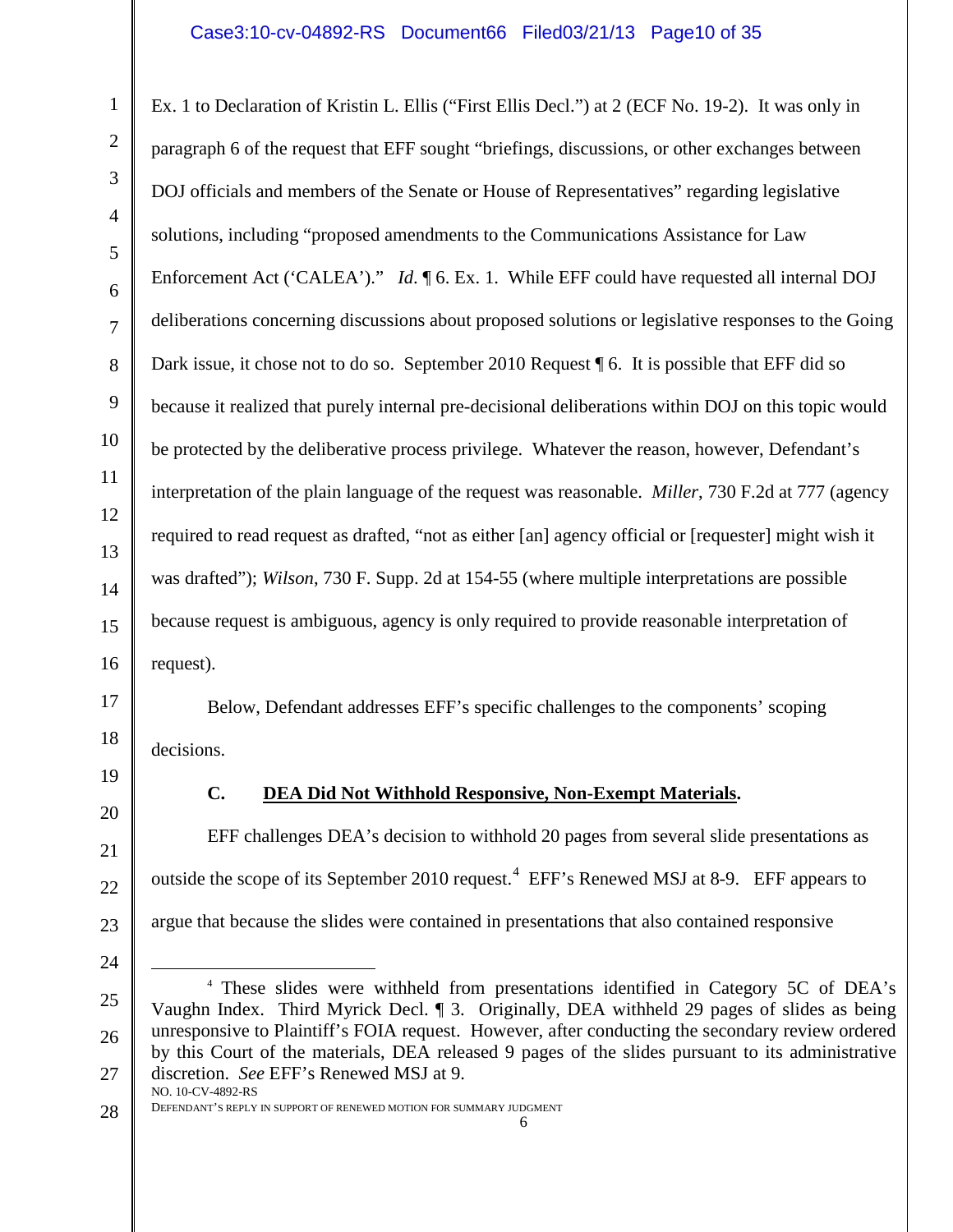# Case3:10-cv-04892-RS Document66 Filed03/21/13 Page11 of 35

information, the withheld slides must also be responsive. *Id*. That is not the case. As DEA has explained, each slide was "self-contained, which allowed DEA to review and scope the content of the slide against Plaintiff's six-item FOIA request." Third Myrick Decl. ¶ 7. The particular slides from these presentations that were found to be non-responsive fell into two categories: "(1) slides containing internal legislative or policy discussions and proposed strategies regarding electronic surveillance that do not pertain to specific or technical problems that hamper the DEA's current ability to conduct electronic surveillance on communications systems or networks; and (2) slides containing names, titles, and phone numbers of points of contacts." *Id*. (discussing Bates numbered slides 26-27, 44, 48, 55, 58, 61-62, 71-77, 81, 84-85, 90-95, 126, 148-149, 191, and 203). For the reasons explained above, this information is not responsive to Plaintiff's September 28, 2010 request.<sup>[5](#page-10-0)</sup>

14

1

2

3

4

5

6

7

8

9

10

11

12

13

15

16

17

18

19

20

21

22

23

24

#### **D. CRM Did Not Withhold Responsive, Non-Exempt Materials.**

EFF challenges certain documents withheld by CRM as falling outside the scope of Plaintiff's request. It contends that CRM improperly withheld several paragraphs and one full page from a five-page email chain entitled "24/7 Trace of Threat Email" as outside the scope of Plaintiff's request. Pl.'s Renewed MSJ at 9 (citing CRM-000055-59). CRM has explained that "the portions of CRM-000055-59 marked as non-responsive . . . consist solely of server log lists." Cunningham Decl. ¶ 5 (ECF No. 54). "The server logs are outside the scope of the Plaintiff's request because they do not discuss, concern, or reflect specific or technical problems that hamper CRM's current ability to conduct surveillance on communications systems or networks." *Id*. EFF also complains that CRM deemed as unresponsive "two paragraphs of handwritten

<span id="page-10-0"></span>25 26 27  $<sup>5</sup>$  EFF states that is unclear from DEA's Vaughn index why the 20 pages were withheld.</sup> However, as explained by DEA, non-responsive pages were not identified in DEA's Vaughn index. Instead, the Bates numbers of the unresponsive slides were identified in the Third Myrick Decl. ¶ 6. NO. 10-CV-4892-RS  $\overline{a}$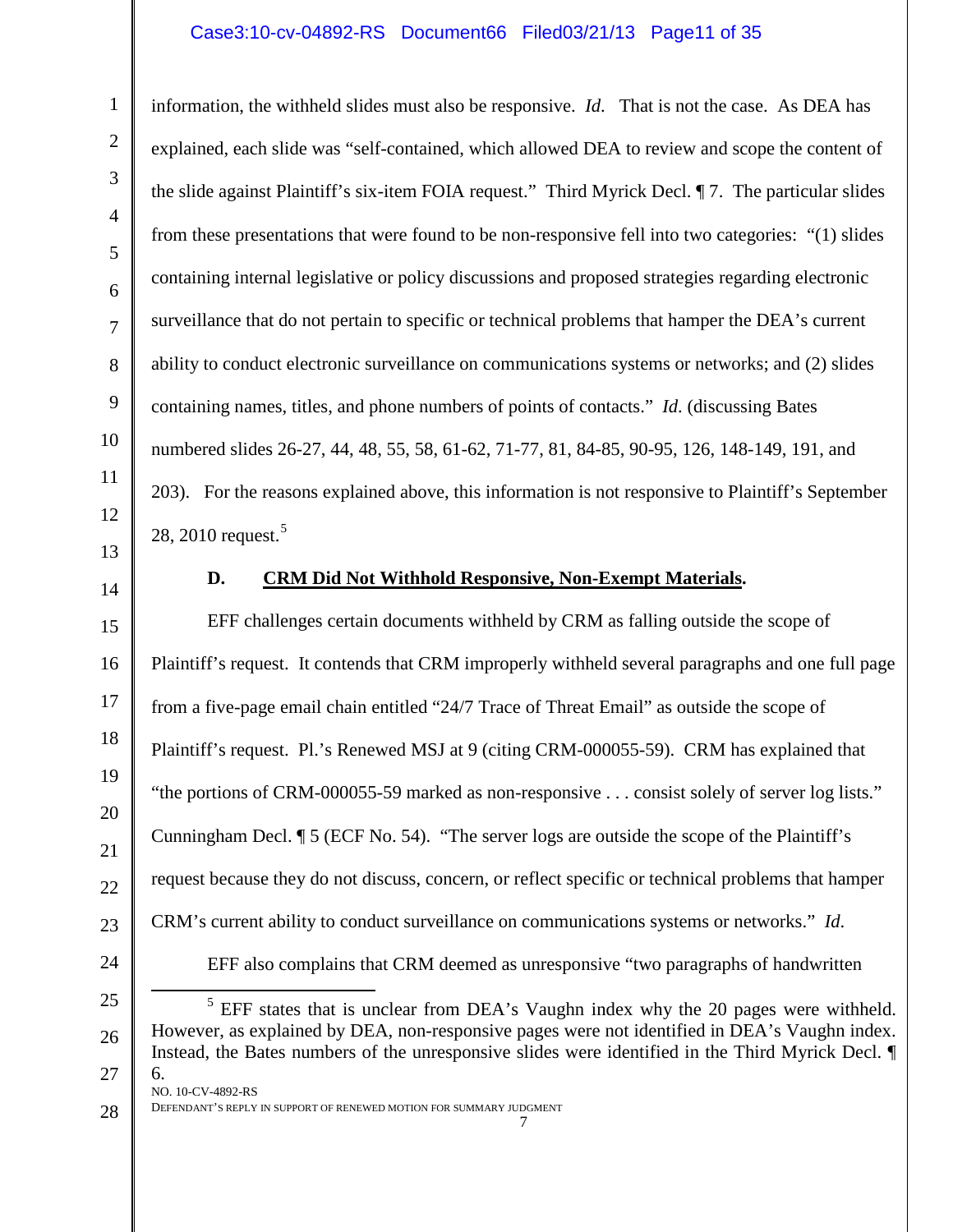## Case3:10-cv-04892-RS Document66 Filed03/21/13 Page12 of 35

notes from a March 18, 2010 meeting with 'Main Justice' on 'Going Dark.'" Pl.'s Cross MSJ at 9. However, as the Criminal Division explained in a declaration filed back on April 27, 2012, CRM decided to treat this information as responsive but clarified its intention to withhold the information pursuant to Exemption 5 and 7(E). Cunningham Decl. ¶ 4. As explained by CRM, "the handwritten notes contain a discussion concerning a particular surveillance problem and offer a proposed solution — they are clearly both predecisional and deliberative." *Id*. Thus, the information was properly protected under both Exemption 5 and  $7(E)$ .<sup>[6](#page-11-0)</sup>

CRM's April 27, 2012 declaration contains a detailed response to the materials EFF contended were improperly withheld as outside the scope of its requests. *See* Cunningham Decl. ¶¶ 4-7. The Court is respectfully referred to the declaration, which shows that EFF is mistaken when it claims that CRM has failed to respond to the issues it raised in its original Cross-Motion. EFF's Renewed MSJ at 10.

#### **E. FBI Did Not Withhold Responsive, Non-Exempt Materials.**

As it did in its original motion for summary judgment, EFF argues that FBI improperly withheld over 100 pages of records as outside the scope of its requests. EFF's Renewed MSJ at 8. FBI has already explained the basis for its scoping decisions with respect to the information put at issue by EFF. As FBI's April 27, 2012 declaration explained, the information in question was not

 $\overline{a}$ 

28 DEFENDANT'S REPLY IN SUPPORT OF RENEWED MOTION FOR SUMMARY JUDGMENT 8

<sup>20</sup> 21

<span id="page-11-0"></span><sup>&</sup>lt;sup>6</sup> EFF states that CRM "may also be withholding other information as not responsive." EFF's Cross MSJ at 9. According to EFF, "[f]or several documents the agency appears to be claiming an exemption for only a portion of the document, even though it withheld the entire document in full." *Id*. The only example given is CRM's decision to withhold 12 lines of text from a two-page document (CRM 000013-14) that addressed particular limitations on the Government's ability to lawfully intercept certain communications. *Id*. EFF's complaint is that it is not clear from CRM's Vaughn index "whether the two pages only contain 12 lines of text or whether they contain more text but the agency only chose to claim exemptions for those 12 lines (without noting specifically) [that] the other text [is] not responsive." *Id*. However, CRM has already clarified that the entire two-page document was treated as responsive but was withheld in full pursuant to Exemption 5 and  $7(E)$ . Cunningham Decl.  $\P$  6, 8. NO. 10-CV-4892-RS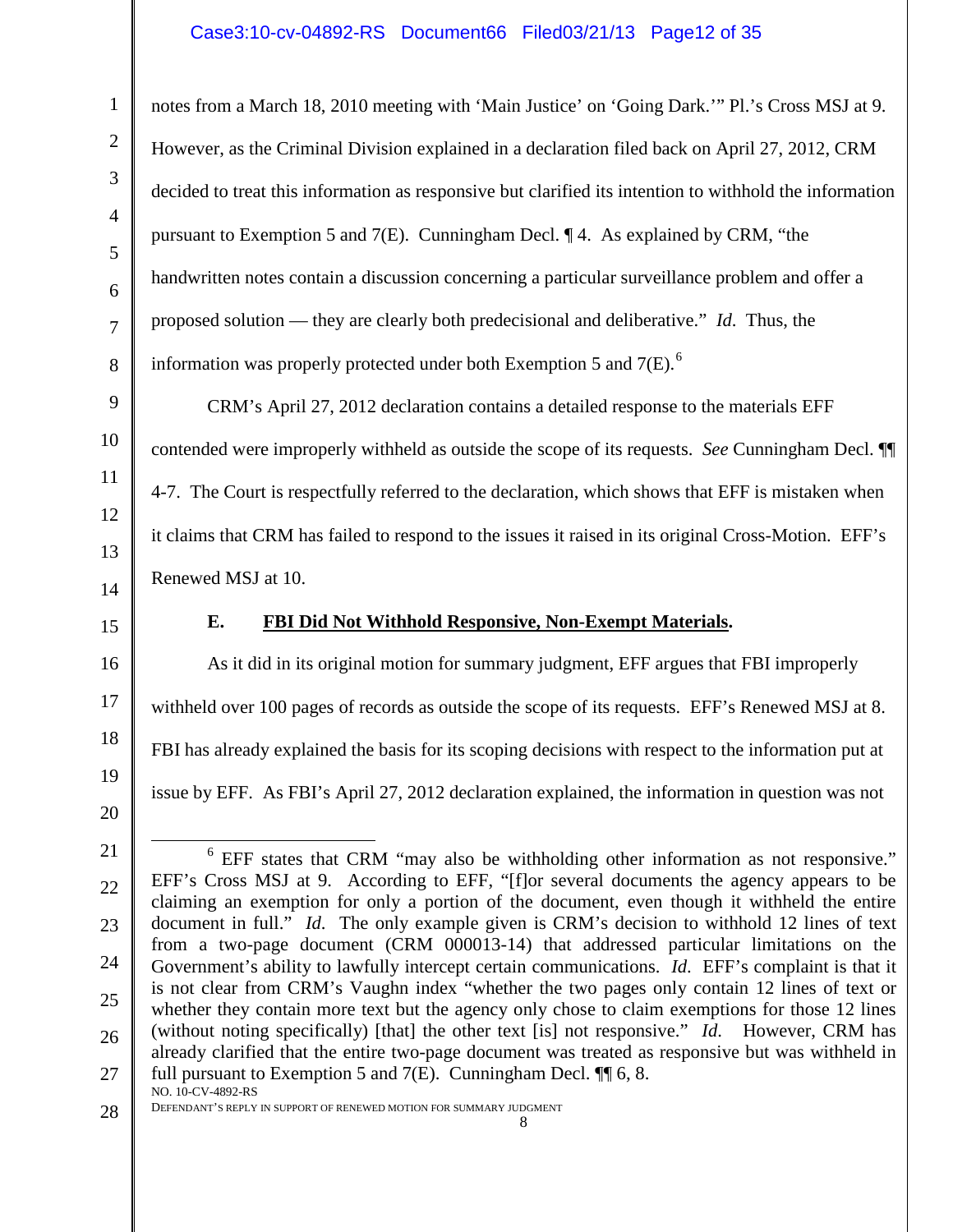#### Case3:10-cv-04892-RS Document66 Filed03/21/13 Page13 of 35

responsive to either of Plaintiff's FOIA requests. Fourth Hardy Decl. ¶¶ 7-8; *see also* Fifth Hardy Decl. ¶ 7. First, the materials were not responsive to Plaintiff's initial May 21, 2009 request, which was directed only to FBI and sought Bureau records related to the "Going Dark" program.<sup>[7](#page-12-0)</sup> Consistent with standard FOIA practice, *see* 28 C.F.R. 16.4(a), FBI determined that the materials were not responsive to this request because they were generated after FBI began its search for responsive records in 2009. Fourth Hardy Decl. ¶¶ 7-8. The redacted information was also not responsive to Plaintiff's September 28, 2010 request because it "consisted solely of internal proposals to amend current surveillance law." *Id*. For the reasons discussed above, these scoping decisions were based on a reasonable interpretation of Plaintiff's requests.

# 11

1

2

3

4

5

6

7

8

9

10

12

13

14

15

16

17

18

19

20

21

# **II. Defendant Has Provided All Reasonably Segregable, Non-Exempt Information.**

FOIA requires that "[a]ny reasonably segregable portion of a record shall be provided to any person requesting such record after deletion of the portions which are exempt under this subsection." 5 U.S.C. § 552(b). This provision, however, does not require the disclosure of nonexempt information that would be meaningless. *See, e.g.*, *Nat'l Sec. Archive Fund, Inc. v. CIA*, 402 F. Supp. 2d 211, 220-21 (D.D.C. 2005). In addition, "[a]gencies are entitled to a presumption that they complied with their obligation to disclose 'any reasonably segregable portion of a record.'" *Boyd v. Criminal Div. of U.S. Dep't of Justice*, 475 F.3d 381, 382 (D.D.C. 2007) (quoting 5 U.S.C.  $§ 552(b)$ ).

22

- 23
- <span id="page-12-0"></span>24 25

26

27

line review of all responsive records and that they provided Plaintiff with all reasonably

The components have each represented in their declarations that they engaged in a line-by-

<sup>&</sup>lt;sup>7</sup> The "Going Dark" request sought documents from 2007 to the present concerning: (1) "[A]ll records that describe the Going Dark Program"; (2) "[A]ll Privacy Impact Assessments prepared for the Going Dark Program"; and (3) "[A]ll System of Records Notices ('SORNs') that discuss or describe the Going Dark Program." *Id.* at 2-3. *See* Exhibit A to Declaration of David M. Hardy ("First Hardy Decl.") (ECF No. 19-1). NO. 10-CV-4892-RS  $\overline{a}$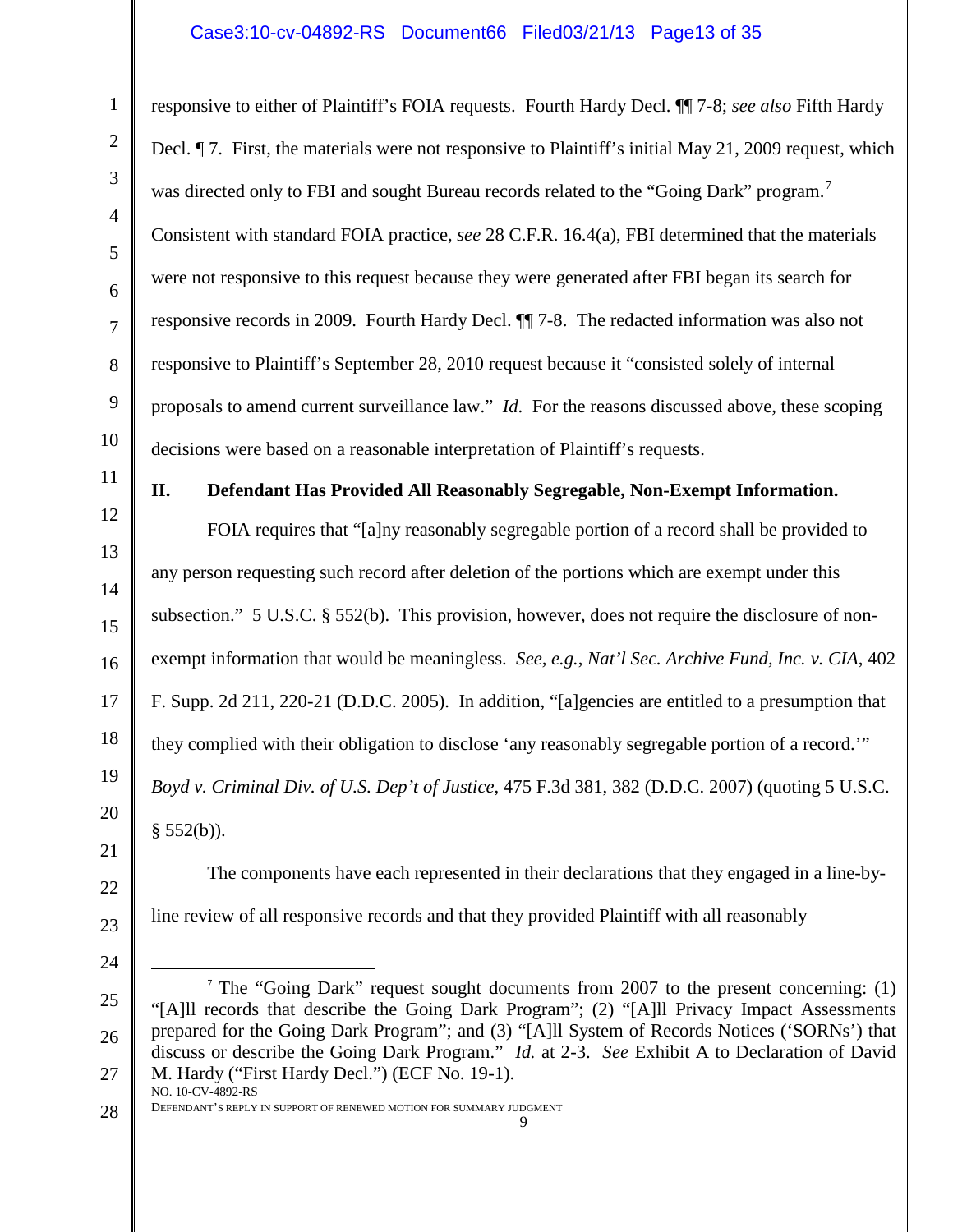## Case3:10-cv-04892-RS Document66 Filed03/21/13 Page14 of 35

segregable, non-exempt information.<sup>[8](#page-13-0)</sup> Despite these representations, EFF contends that "it is a near certainty that Defendant has withheld more information than is otherwise justifiable." EFF's Renewed MSJ at 30. But EFF offers no persuasive reason to think so. As the produced pages to EFF show, the components have carefully applied redactions in order to ensure the release of all reasonably segregable, non-exempt information to Plaintiff. *See, e.g.*, ECF No. 41-4 (EFF/Cardozo 67-69). It is also no surprise that much of the information sought by EFF has been withheld given that Plaintiff's request sought information about problems hampering DOJ's current ability to conduct electronic surveillance, which effectively ensured that much of what Plaintiff sought would be exempt under, *inter alia*, Exemption 7(E), since disclosure of this factual information risks circumvention of the law. *See infra*, Section V.

As the components' declarations, Vaughn indices and annotated productions demonstrate, the components have complied with their obligations to provide all reasonably segregable, nonexempt information. Defendant will address EFF's additional exemption-specific segregability arguments below.

#### **III. Defendant Has Properly Withheld Information Pursuant to Exemption 4.**

Exemption 4 authorizes withholding "trade secrets and commercial or financial information obtained from a person and privileged or confidential." 5 U.S.C. § 552(b)(4). To withhold information under Exemption 4, the government agency must demonstrate that the materials in question contain "(1) commercial and financial information, (2) obtained from a person or by the

1

<span id="page-13-0"></span><sup>8</sup> *See* Second Ellis Decl. ¶ 30 ("CRM conducted an exacting, line-by-line review of the records located during our wide-ranging search to identify any non-exempt information that could reasonably be segregated and released without adversely affecting the Government's legitimate law enforcement interests."); Second Myrick Decl.  $\P 9$  (stating that "[a]ll responsive pages were examined to determine whether any reasonably segregable information could be released"); Second Hardy Decl.  $\P$  22 (stating that "FBI has taken all reasonable efforts to ensure that no segregable, nonexempt portions were withheld from plaintiff").  $\overline{a}$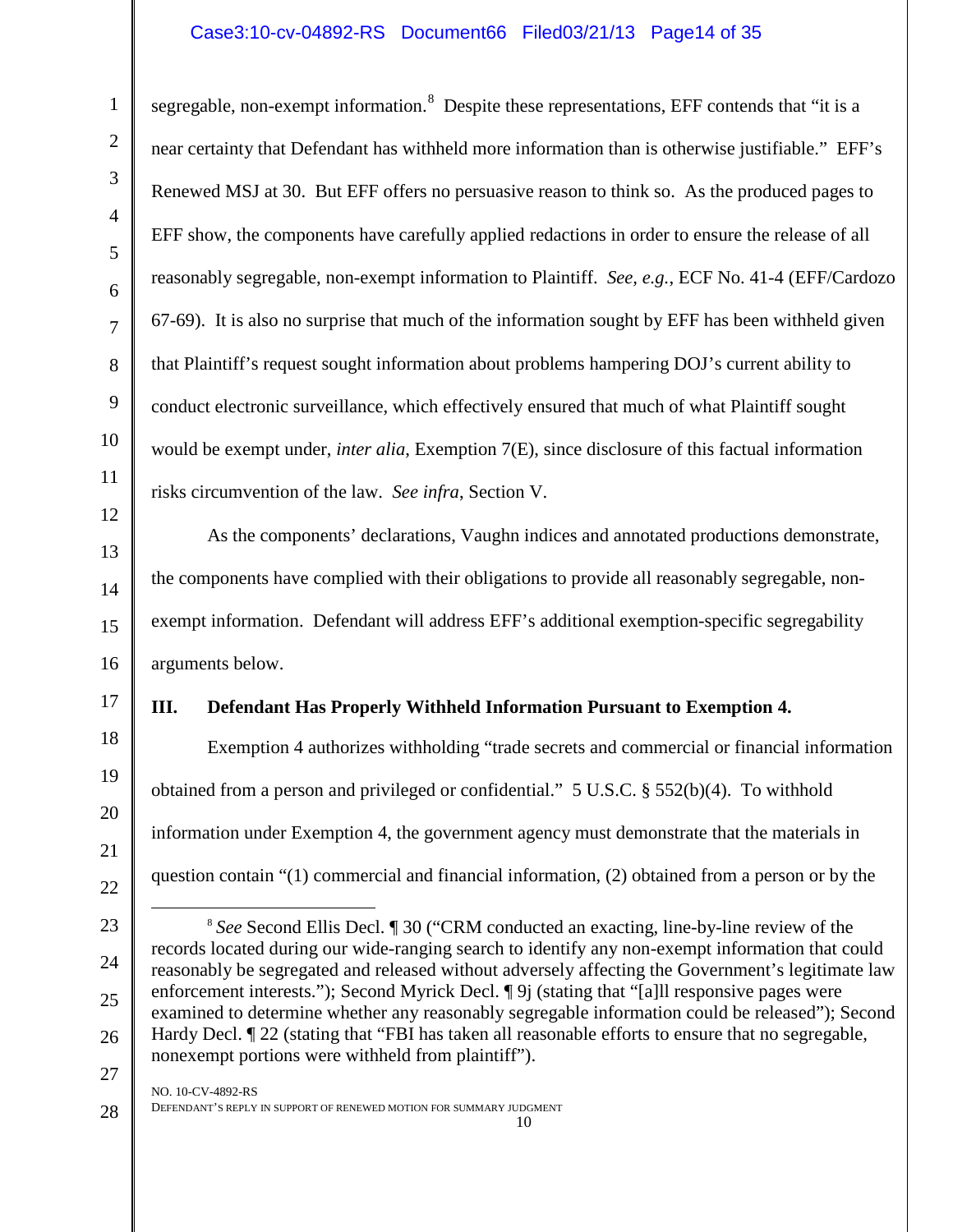#### Case3:10-cv-04892-RS Document66 Filed03/21/13 Page15 of 35

government, (3) that is privileged or confidential." *GC Micro Corp. v. Def. Logistics Agency*, 33 F.3d 1109, 1112 (9th Cir.1994); *see also Critical Mass Energy Project v. Nuclear Regulatory Comm'n*, 975 F.2d 871, 879 (D.C.Cir.1992) (en banc) ("financial or commercial information provided to the Government on a voluntary basis is 'confidential' for the purpose of Exemption 4 if it is of a kind that would customarily not be released to the public by the person from whom it was obtained.").

Commercial or financial matters are "confidential" for purposes of this exemption if disclosure of the information is likely to have either of the following effects: it will (1) "impair the Government's ability to obtain necessary information in the future; or  $(2)$  [] cause substantial harm to the competitive position of the person from whom the information was obtained."[9](#page-14-0) *GC Micro Corp.*, 33 F.3d at 1112. Here, both prongs provide separate and independent grounds to support the FBI's and DEA's use of Exemption 4. This is because the information withheld under Exemption 4 was provided by the companies voluntarily to DEA and FBI, and the companies have represented to the Government that disclosure of their information would both inhibit the government's ability to receive similar information in the future and would result in substantial competitive injury to the companies.

 As an initial matter, EFF argues that the declarations offered by the components in support of the use of Exemption 4 are inadmissible because they contain hearsay, since the government declarants repeat information that was provided to them by the companies involved. EFF's Renewed MSJ at 13. The Ninth Circuit has previously rejected this argument and stated that, for

28

1

2

3

4

5

6

7

8

9

10

11

12

13

14

15

16

17

18

19

20

21

22

23

<span id="page-14-0"></span><sup>25</sup> 26 27 <sup>9</sup> The government need not show that releasing the documents would cause "actual" competitive harm." *Lion Raisins Inc. v. United States Dep't of Agriculture*, 354 F.3d 1072, 1079 (9th Cir. 2004)."Rather, the government need only show that there is (1) actual competition in the relevant market, and (2) a likelihood of substantial competitive injury if the information were released." *Id*. NO. 10-CV-4892-RS  $\overline{a}$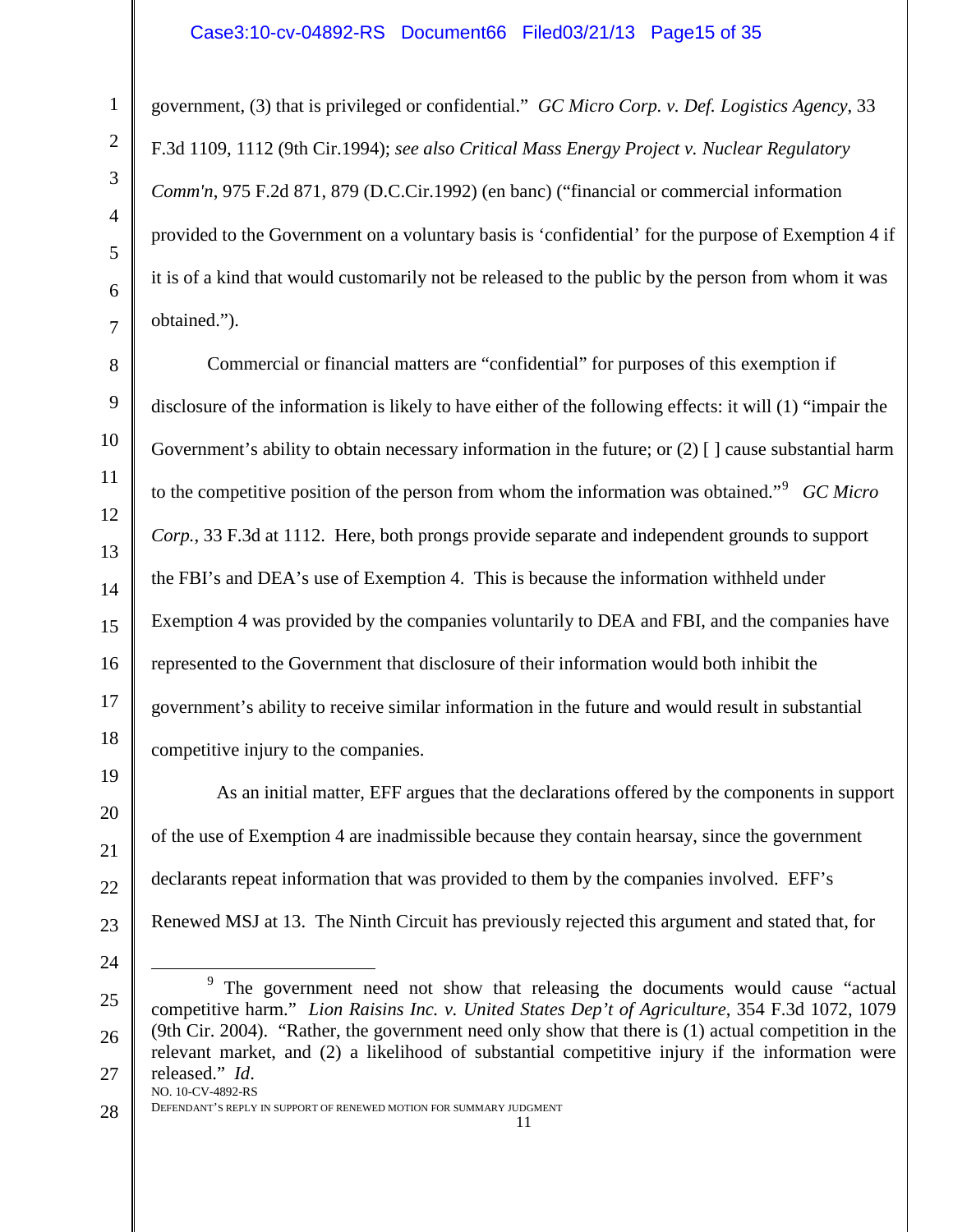#### Case3:10-cv-04892-RS Document66 Filed03/21/13 Page16 of 35

purposes of Exemption 4, "[c]ourts can rely solely on government affidavits so long as the affiants are knowledgeable about the information sought and the affidavits are detailed enough to allow the court to make an independent assessment of the government's claim." *Lion Raisins*, 354 F.3d at 1079; *see also Gerstein v. DOJ*, No. 03-4893, 2005 U.S. Dist. Lexis 41276, at \*13-14 (N.D. Cal. Sept. 30, 2005) (rejecting argument that declaration was inadmissible because it contained hearsay; rather, the government's declaration "permissibly includes facts relayed from individuals who had first-hand knowledge"); *Barnard v. DHS*, 598 F. Supp. 2d 1, 19 (D.D.C. 2009) (rejecting argument that declarations contained inadmissible hearsay because "FOIA declarants may include statements in their affidavits based on information that they have obtained in the course of their official duties").

EFF is also wrong that the declarations offer only "conclusory restatements of speculative expected harm." EFF's Renewed MSJ at 11. As shown below, the declarants based their statements on information provided by the relevant companies. This information is specific and detailed and makes clear that the information in question is "confidential" for purposes of Exemption 4. *See Bowen v. U.S. Food & Drug Admin*., 925 F.2d 1225, 1227 (9th Cir. 1991) (holding that affidavits that described documents withheld, the statutory exemptions claimed, and the specific reasons for the agency's withholding provided adequate factual basis for application of "trade secrets" exemption).

*DEA Materials.* DEA invoked Exemption 4 to protect information voluntarily provided by

five companies to DEA regarding their internal operations, technical and product capabilities, and

1

compliance plans that was used to help DEA solve particular intercept issues encountered during

NO. 10-CV-4892-RS DEFENDANT'S REPLY IN SUPPORT OF RENEWED MOTION FOR SUMMARY JUDGMENT 12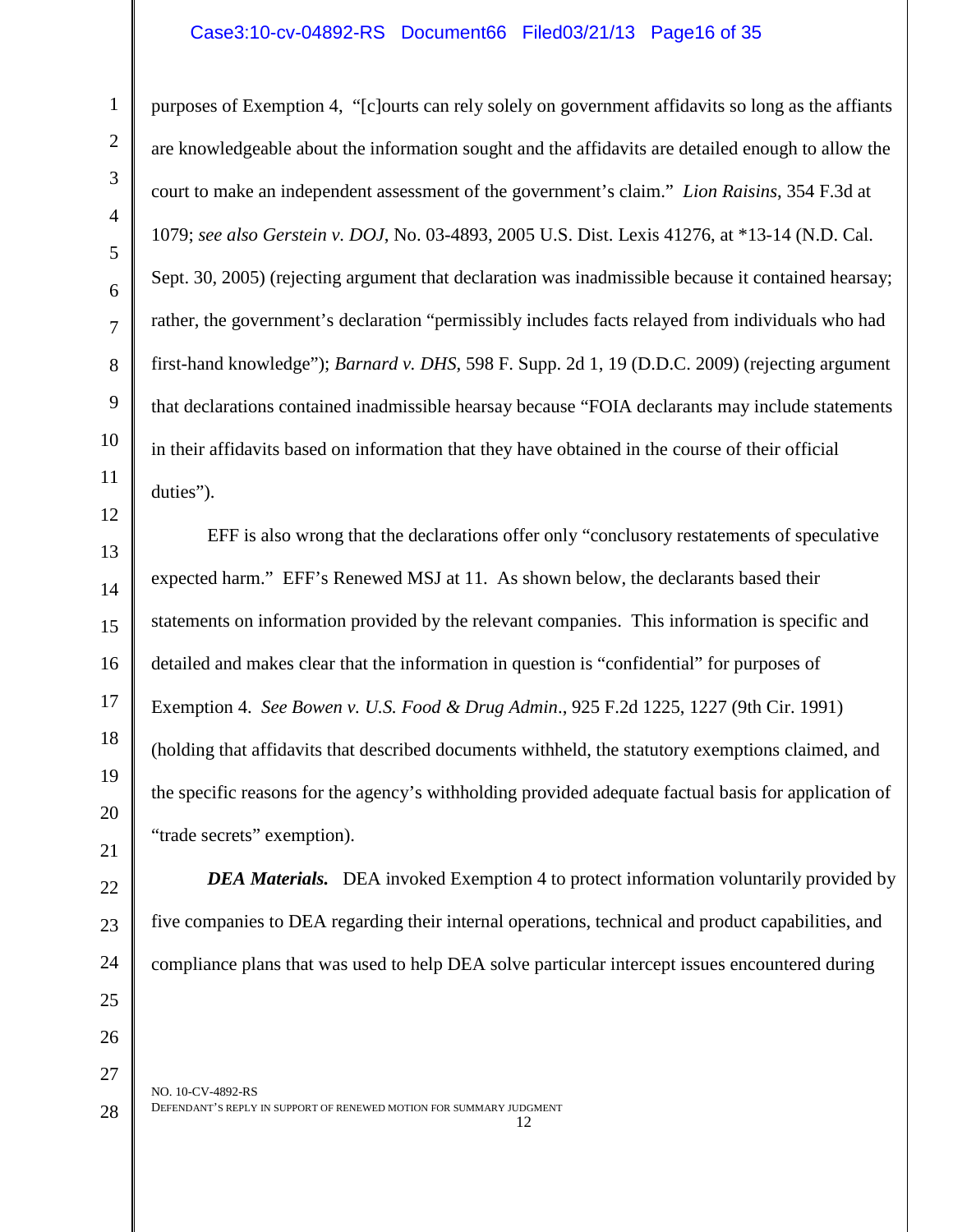electronic surveillance operations.[10](#page-16-0) Third Myrick Decl. ¶ 8.

The companies at issue explained that the information provided to DEA is not customarily released to the public and that release of the information "would adversely impact DEA's ability to obtain any such information in the future." Third Myrick Decl. ¶¶ 8-9. According to DEA, the companies' statements that disclosure would inhibit cooperation in the future is "particularly problematic" because "[w]ithout the cooperation of the companies, DEA would have been unable to legally compel the companies to provide this type of proprietary information for the purpose of solving particular intercept issues." Third Myrick Decl. ¶¶ 8-9. These representations satisfy the requirements for treating material as "confidential" within the meaning of Exemption 4. *See GC Micro Corp.*, 33 F.3d at 1112 (material is "confidential" under Exemption 4 if it is likely to "impair the Government's ability to obtain necessary information in the future"); *see also Critical Mass Energy Project*, 975 F.2d at 879 ("financial or commercial information provided to the Government on a voluntary basis is 'confidential' for the purpose of Exemption 4 if it is of a kind that would customarily not be released to the public by the person from whom it was obtained.").

Furthermore, DEA explains that the objections raised by the companies, all of which operate in the communications market, demonstrate that disclosure of their proprietary information would damage their competitive positions. Third Myrick Decl. ¶ 10. This provides a separate reason for treating the information as "confidential." One company stated that, given the highly competitive nature of the communications market, which is characterized by a small number of competitors, the disclosure of the proprietary information provided to DEA "could readily enable a competitor to differentiate its product, services, technology, or market position, and seek a higher percentage of the relevant market." *Id*. ¶ 10. Therefore, because the release of this information is  $\overline{a}$ 

1

2

3

4

5

6

7

8

9

10

11

12

13

14

15

16

17

18

19

20

21

22

23

<sup>25</sup> 26

<span id="page-16-0"></span><sup>27</sup> <sup>10</sup> Four of these pages are also exempt under Exemption 7D as they contain information supplied to DEA under an express, confidentiality agreement. Second Myrick Decl. ¶ 21b(2). NO. 10-CV-4892-RS

<sup>28</sup> DEFENDANT'S REPLY IN SUPPORT OF RENEWED MOTION FOR SUMMARY JUDGMENT 13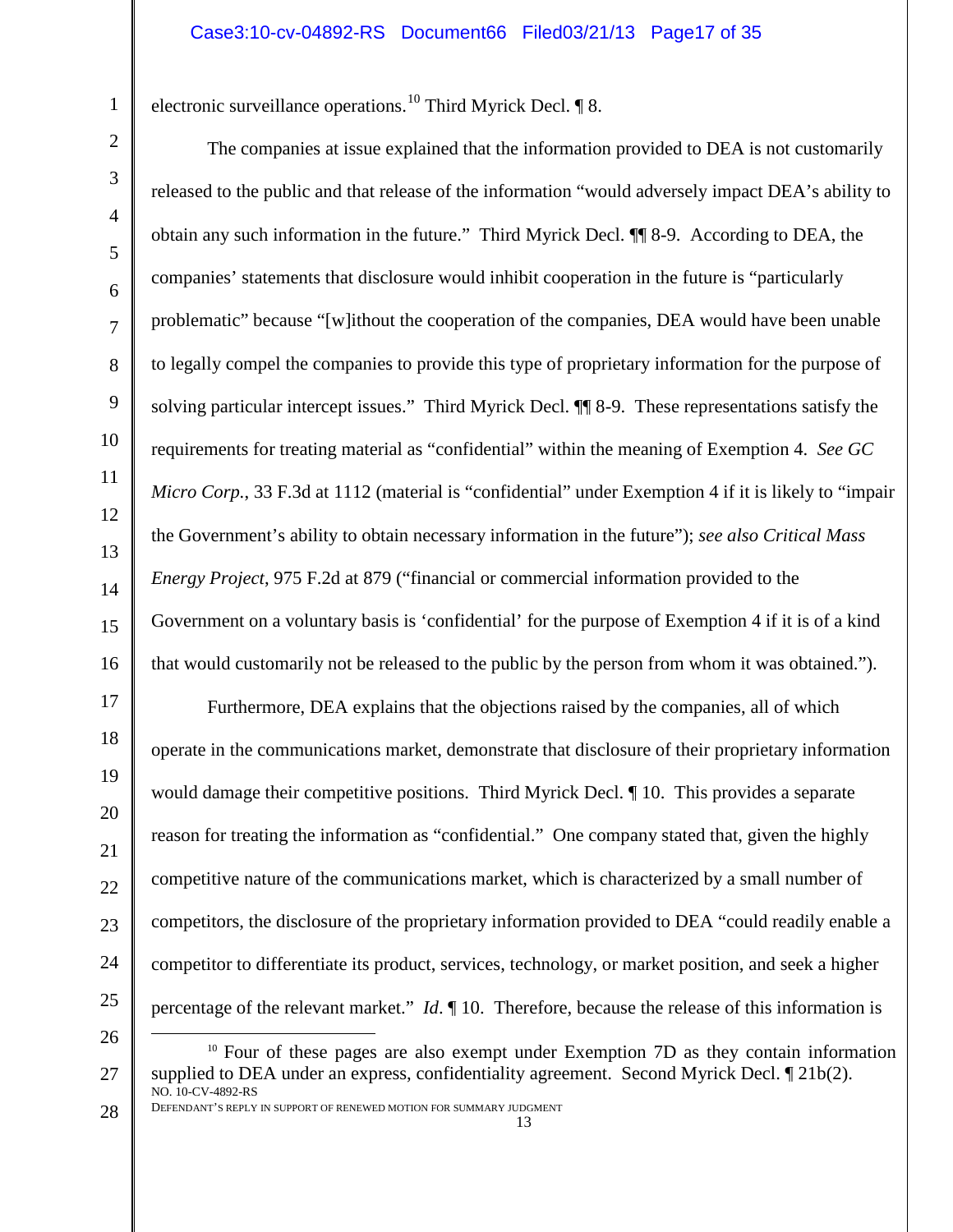likely to cause substantial competitive injury, it was properly withheld under Exemption 4. *GC Micro Corp.*, 33 F.3d at 1112; *Lion Raisins*, 354 F. 3d at 1079.

8 12 14 15 16 18 19 22 23 24 25 26 *FBI Materials***.** FBI invoked Exemption 4 to protect proprietary information submitted by the RAND Corporation describing a proposed contract relating to the "FBI's Going Dark Initiative Surveillance Analyst Project." Fourth Hardy Decl. ¶ 10. FBI has supported its Exemption 4 withholding of RAND Corporation documents based on representations made by the company that the cost projections and other information it provided in its proposed contract to FBI were confidential, proprietary information. Fourth Hardy Decl. ¶ 11 (noting that "draft proposal specifically states that RAND expects its information to remain confidential under the restrictions provided in the proposed contract"). In addition, as FBI explains, "[d]isclosure of specific details of RAND's project proposal and cost analysis would give competitors an unfair advantage over RAND in developing requirements, counter proposals and lower cost analyses that would undermine RAND's ability to compete for contracts." *Id*. Consequently, disclosure of the information would likely discourage companies from making similar contract proposals to FBI "out of concern that their proprietary information would become publicly available to competitors." *Id.* Because disclosure would likely result in competitive injury to RAND and prevent FBI from obtaining similar information in the future, the material was properly treated as "confidential" under Exemption 4. The Ninth Circuit has previously extended the protections of Exemption 4 to this kind of commercial, proprietary information, which could be used by competitors to undercut a rival's prices. *See Lion Raisins*, 354 F.3d at 1081 (upholding use of Exemption 4 for information that raisin company could use to cut its prices in order to underbid other companies); *see also Gulf & W. Indus. v. United States*, 615 F.2d 527, 530 (D.C. 1979) (holding that information that would permit competitors to estimate and undercut bids causes NO. 10-CV-4892-RS

14

DEFENDANT'S REPLY IN SUPPORT OF RENEWED MOTION FOR SUMMARY JUDGMENT

28

27

1

2

3

4

5

6

7

9

10

11

13

17

20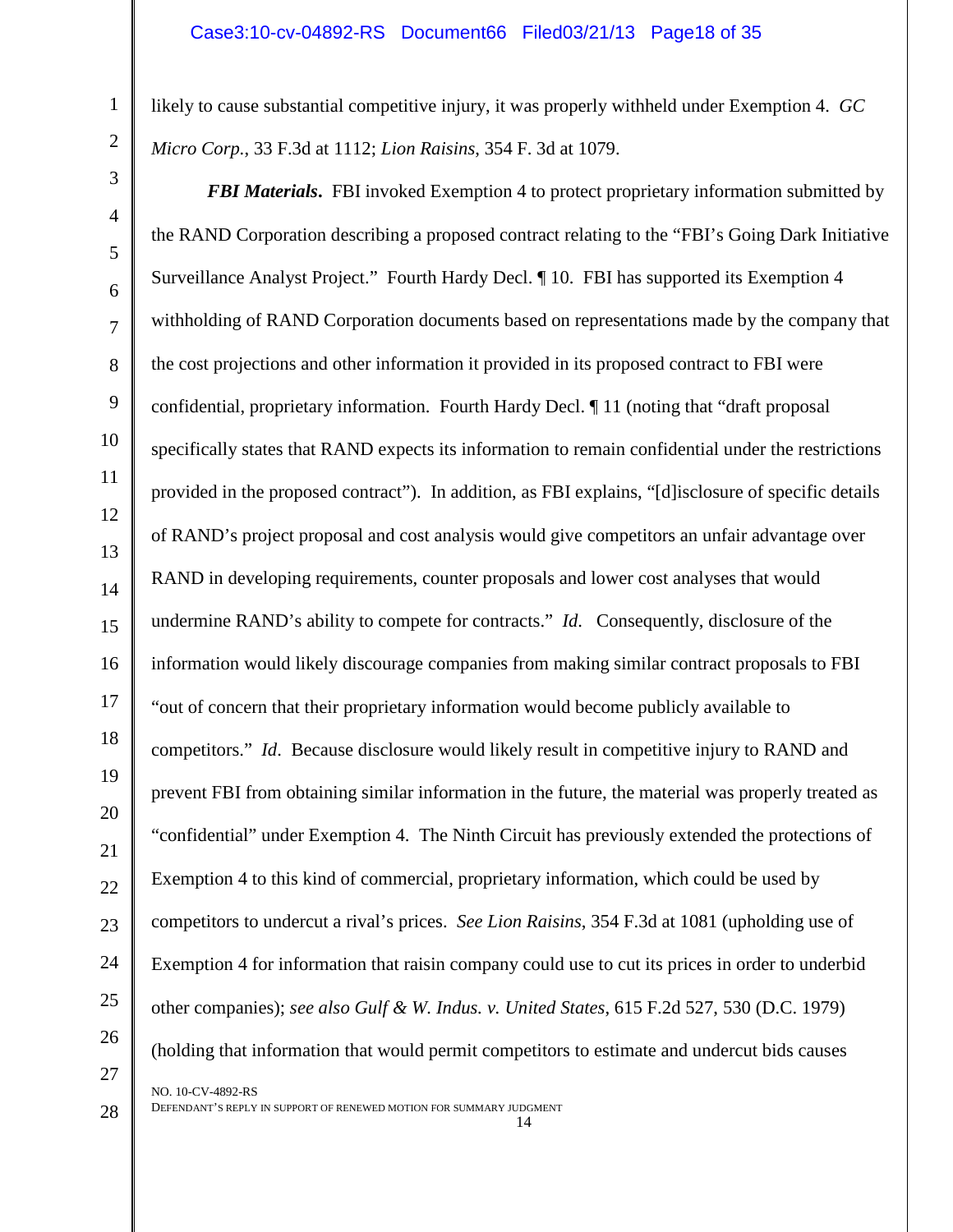"substantial competitive harm").

As seen above, FBI and DEA properly withheld information under Exemption 4 because release of the information will likely inhibit the components' ability to obtain such information in the future and creates a likelihood of substantial competitive harm.

**IV. Defendant Has Properly Withheld Information Under Exemption 5.**

The deliberative process privilege applies to "decisionmaking of executive officials generally," and protects documents containing deliberations that are part of the process by which governmental decisions are formulated. *In re Sealed Case*, 121 F.3d 729, 737, 745 (D.C. Cir. 1997). A document may be withheld on the basis of the deliberative process privilege if it is both pre-decisional and deliberative. *Nat'l Wildlife Federation v. U.S. Forest Serv.*, 861 F.2d 1114, 1117 (9th Cir. 1988). A document is "predecisional" if it is "generated before the adoption of an agency policy" and "deliberative" if it "reflects the give-and-take of the consultative process." *Coastal States Gas Corp. v. Dep't of Energy*, 617 F.2d 854, 866 (D.C. Cir. 1980). The privilege "thus covers recommendations, draft documents, proposals, suggestions, and other subjective documents which reflect the personal opinions of the writer rather than the policy of the agency." *Id.*

Below, Defendant responds to EFF's arguments that it has improperly invoked the deliberative process privilege to withhold purely factual material, final agency positions, and documents shared with non-Executive personnel. Defendant also responds to EFF's argument that FBI has improperly invoked the deliberative process privilege to withhold drafts, and that the Criminal Division improperly invoked the attorney work product privilege.

- 
- **A. Defendant Did Not Invoke The Deliberative Process Privilege To Withhold Segregable Non-Exempt Factual Material.**

EFF states that given the number of pages to which the components have applied the NO. 10-CV-4892-RS DEFENDANT'S REPLY IN SUPPORT OF RENEWED MOTION FOR SUMMARY JUDGMENT 15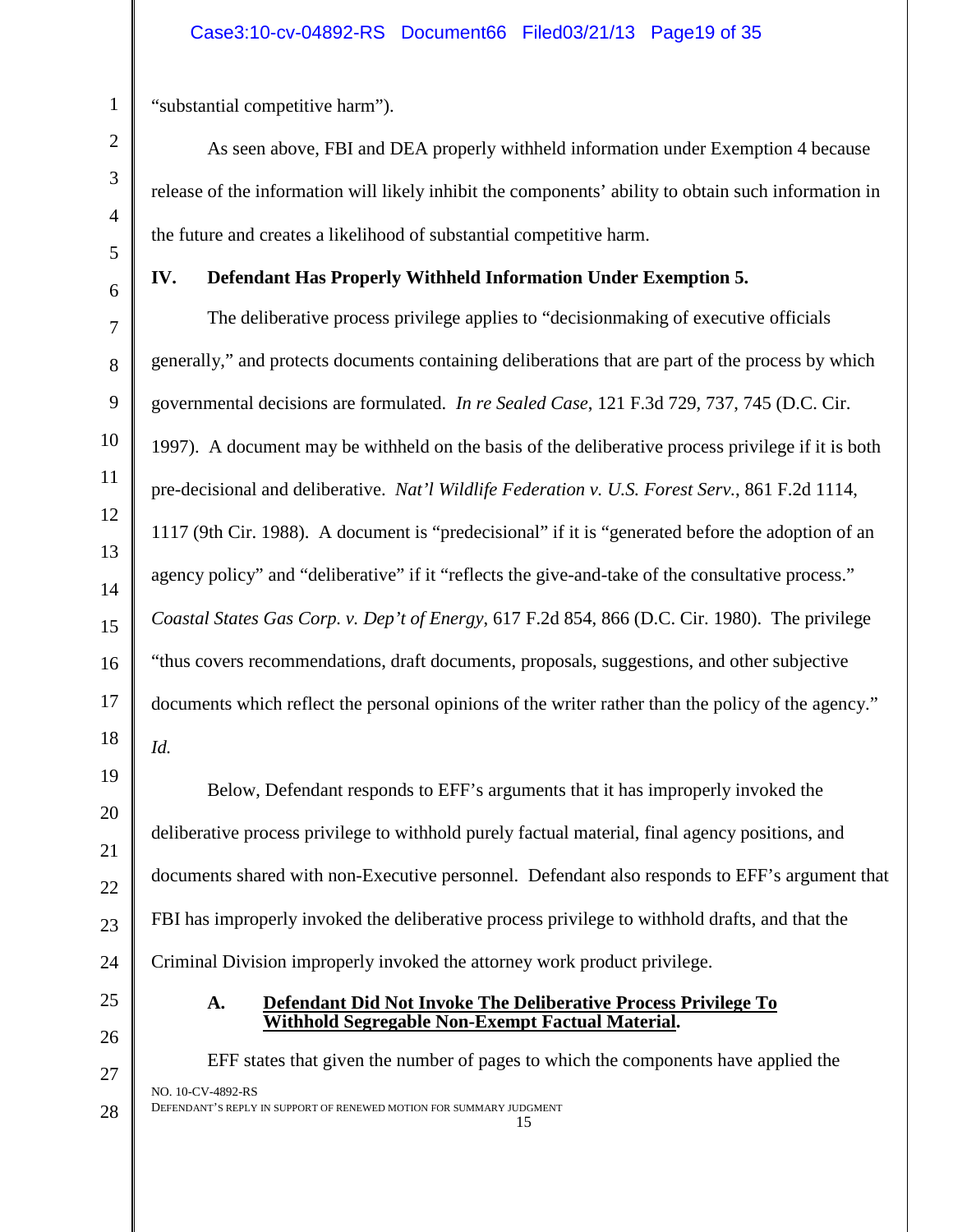#### Case3:10-cv-04892-RS Document66 Filed03/21/13 Page20 of 35

deliberative process privilege, "it is a near-certainty" that the components have improperly withheld segregable, non-exempt factual material. EFF's Renewed MSJ at 19. As noted above, a component's segregability determinations are entitled to a presumption of regularity, *see Boyd*, 475 F.3d at 382, and here the components have provided sworn declarations stating that all reasonably segregable factual information was provided to EFF. Second Ellis Decl. ¶ 30; Second Myrick Decl. ¶ 9j; Second Hardy Decl. ¶ 22. In addition, most the records withheld under the deliberative process privilege were also withheld under other exemptions, including Exemption 7(E), which expressly protects factual information whose disclosure could risk circumvention of law. *See, e.g.,* Second Hardy Decl. ¶ 84; Second Myrick Decl. ¶ 9(g). Given the overlap between Exemptions 5 and 7, it is unsurprising that substantial amounts of factual material regarding the components' problems conducting electronic surveillance were withheld.<sup>[11](#page-19-0)</sup>

14 15 16 22 23 24 EFF's argument is based on mere speculation that the components have improperly applied the deliberative process privilege to withhold non-deliberative and segregable factual material, and the two examples it offers in the text of its brief do not substantiate this claim. For instance, EFF takes issue with DEA's application of Exemption 5 to a "Case Example Discussion Paper." Pl.'s Renewed MSJ at 20 (citing DEA 4 48-52). According to EFF, "[n]othing in DEA's description suggests that these case studies are 'deliberative' in any way; thus, the factual portions of these case summaries cannot be withheld under Exemption 5." *Id*. In reality, DEA clearly explained why Exemption 5 was applied to the document. "Concerning Exemption 5, the discussion paper was prepared by a DEA official, representing the views of DEA, at the request of the Department for the consideration and use of a DOJ policy working group." Second Myrick Decl. ¶ 18b.

- <span id="page-19-0"></span>25 26 27 <sup>11</sup> Generally, "factual summaries do not qualify as deliberative," but facts may nonetheless be withheld under Exemption 5 if releasing them would reveal the mental processes of agency employees or deter the agency from gathering such information. *See Wolfe v. U.S. Dep't of Health and Human Servs.*, 839 F.2d 768, 774 (D.C. Cir. 1988). NO. 10-CV-4892-RS  $\overline{a}$
- 28

1

2

3

4

5

6

7

8

9

10

11

12

13

17

18

19

20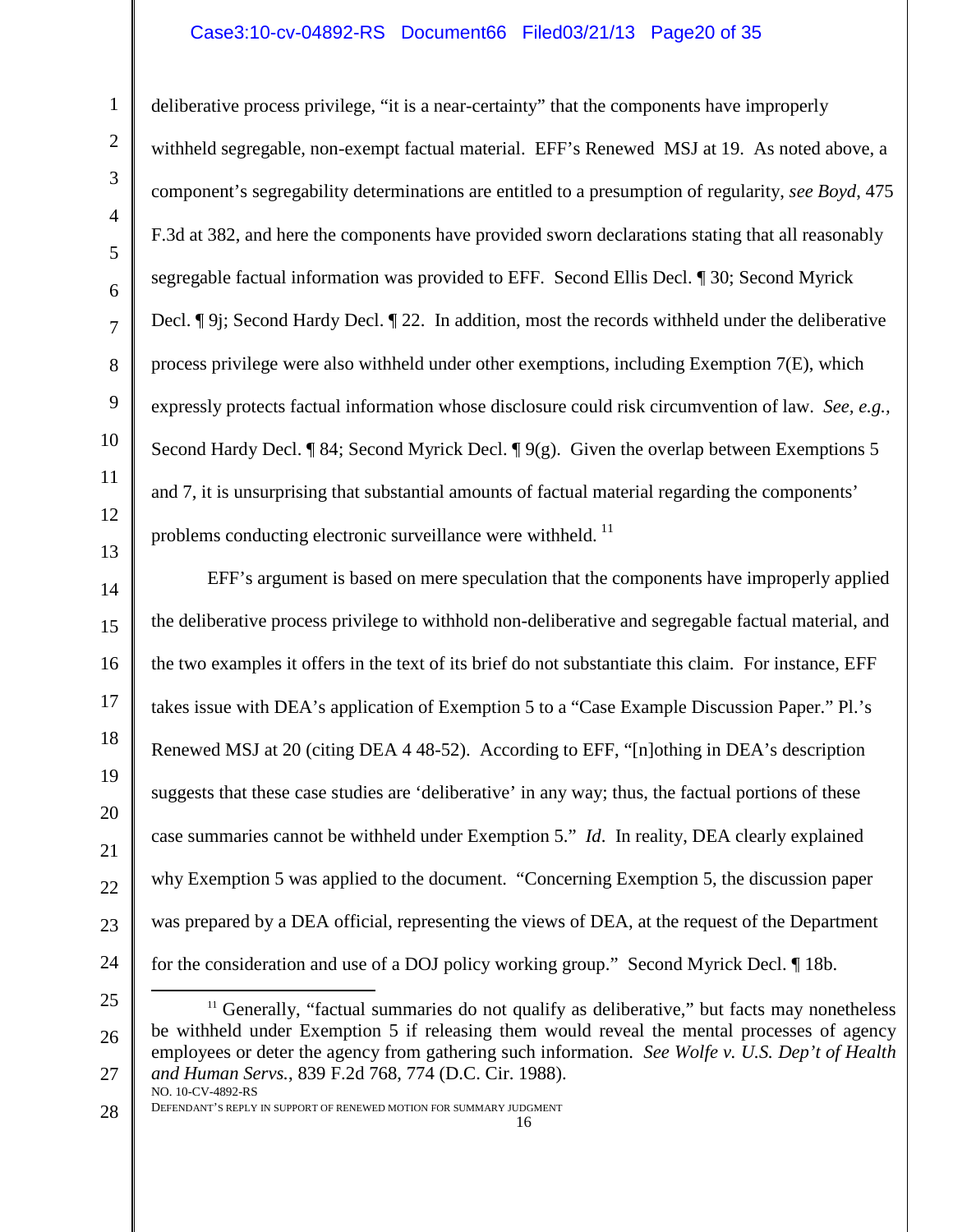#### Case3:10-cv-04892-RS Document66 Filed03/21/13 Page21 of 35

"Release would be tantamount to divulging DEA's deliberations regarding what specific intercept problems are worthy of consideration at the Department level." *Id*. Furthermore, DEA's *Vaughn* index explains that this information was also withheld under Exemption 7(D), (E) and (F), which demonstrates that there was no requirement to segregate out factual information from the document. *See* DEA Vaughn Index at 9.

EFF also complains about DEA's use of Exemption 5 to withhold an "Issue and Proposal Matrix." Pl.'s Renewed MSJ at 20. EFF again ignores the explanation for why DEA applied Exemption 5 to the document. According to DEA, the matrix "was antecedent to the adoption of a formal agency strategy" and "is highly deliberative in content as it provides the opinion and analysis of the program expert about specific technical intercept impediments juxtaposed against existing statutory and regulatory frameworks; and includes proposals for legislative and policy change, none of which were specifically adopted by DEA or DOJ leadership." Second Myrick Decl.  $\P$  11c. In addition, the entire document was properly withheld under Exemption 7(E) because it addressed "several technical intercept impediments, including comments on the exploitation of such impediments by drug-trafficking organizations to evade detection." *Id*. As noted, there is no requirement to segregate out factual information to which Exemption 7(E) is properly applied.

In sum, EFF's argument that Defendant failed to properly segregate out non-exempt factual information to which it applied the deliberative process privilege is unfounded, ignores the specific explanations for withholding these documents provided in the components' declarations and Vaughn indexes, and is at odds with the presumption of regularity afforded to an agency's segregability decisions.

#### **B. Defendant Did Not Invoke The Deliberative Process Privilege To Withhold Final Agency Positions.**

EFF contends that FBI and DEA improperly invoked the deliberative process privilege to NO. 10-CV-4892-RS DEFENDANT'S REPLY IN SUPPORT OF RENEWED MOTION FOR SUMMARY JUDGMENT 17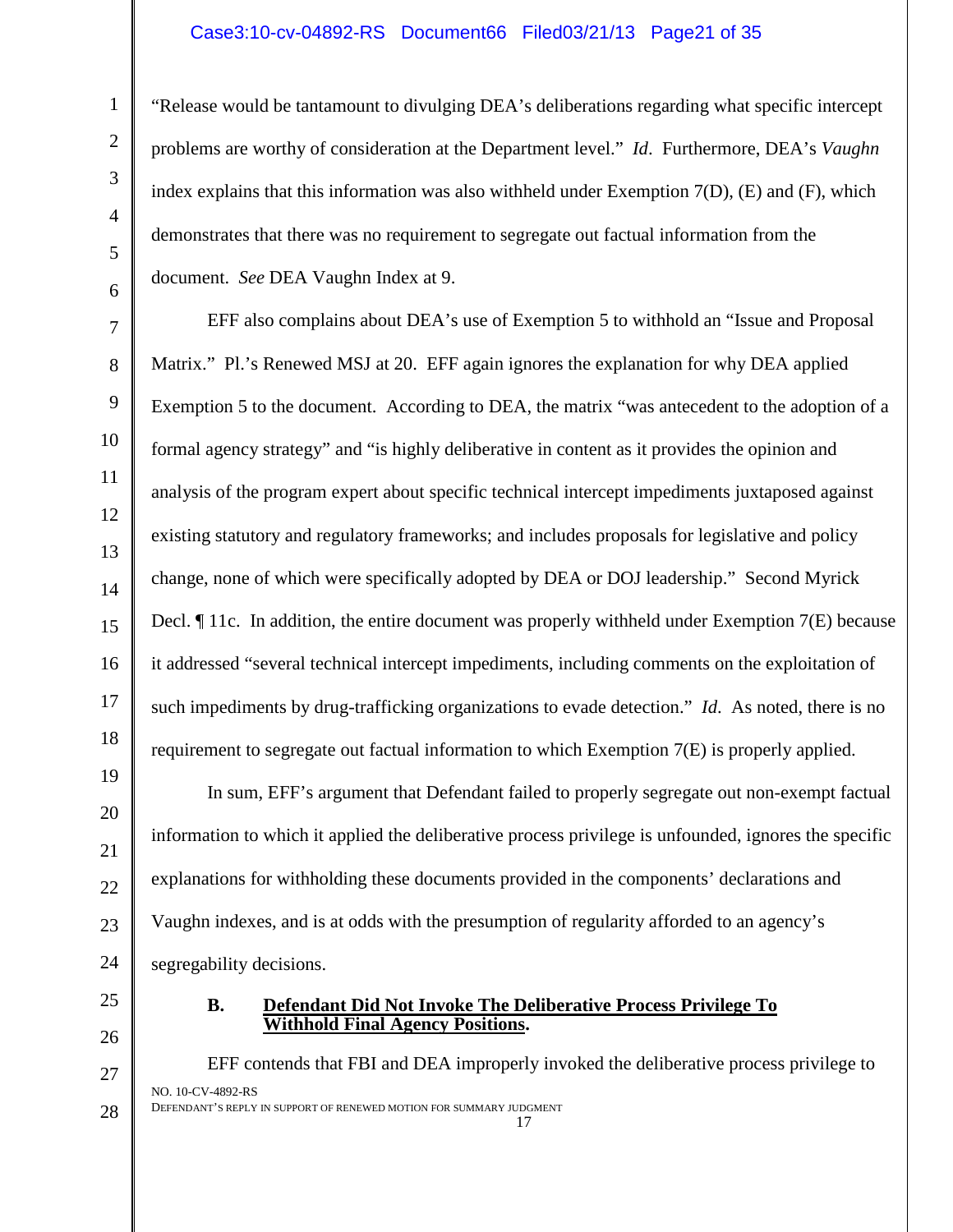#### Case3:10-cv-04892-RS Document66 Filed03/21/13 Page22 of 35

withhold documents reflecting final agency positions or opinions. EFF's Renewed MSJ at 17-18. In support, EFF contends that DEA and FBI "talking points" memos and "Question and Answers (Q and As)" likely reflect final agency positions. *Id*. at 17-18. That is not the case.

The declarations provided by FBI and DEA expressly state that the "talking points" memos, otherwise known as "discussion papers," "do not reflect final agency action or decision." Second Hardy Decl. ¶ 46; Second Myrick Decl. 9c; *see also* Fourth Hardy Decl. ¶ 12 (stating that "FBI has not applied the deliberative process privilege to withhold documents reflecting final agency positions").

12 14 15 16 19 22 With respect to DEA's Q&A put at issue by EFF in its brief, Pl.'s Renewed MSJ at 18, DEA explained that there were several draft versions of the document that contained "editorial comments and/or textual edits." Second Myrick Decl. ¶ 23. DEA also explained that the document was prepared by a subordinate for Acting Administrator Leonhart to prepare to testify before Congress, but "the content of these drafts were not disclosed in public testimony." *Id*. According to DEA, "[r]elease of this draft, advisory material would diminish efficient preparation of the DEA Administrator in formulating DEA policy and positions before Congress as well as generate public confusion as they do not relate to final agency actions." *Id*. Thus, contrary to EFF's claims, the Q&A did not embody a final agency action, and instead was a predecisional and deliberative document and hence was properly protected under the deliberative process privilege. *See* Coastal States, 617 F.2d at 866.

EFF also challenges DEA's withholding of a two-page internal bulletin, which, according to EFF, likely represents the final position of the DEA. Pl.'s Renewed MSJ at 17 (discussing DEA 7-1-7). But as DEA explains, the draft bulletin, which addressed a particular intercept issue, reflected the thoughts and opinions of a subordinate that were not ultimately adopted by DEA. NO. 10-CV-4892-RS

28

1

2

3

4

5

6

7

8

9

10

11

13

17

18

20

21

23

24

25

26

27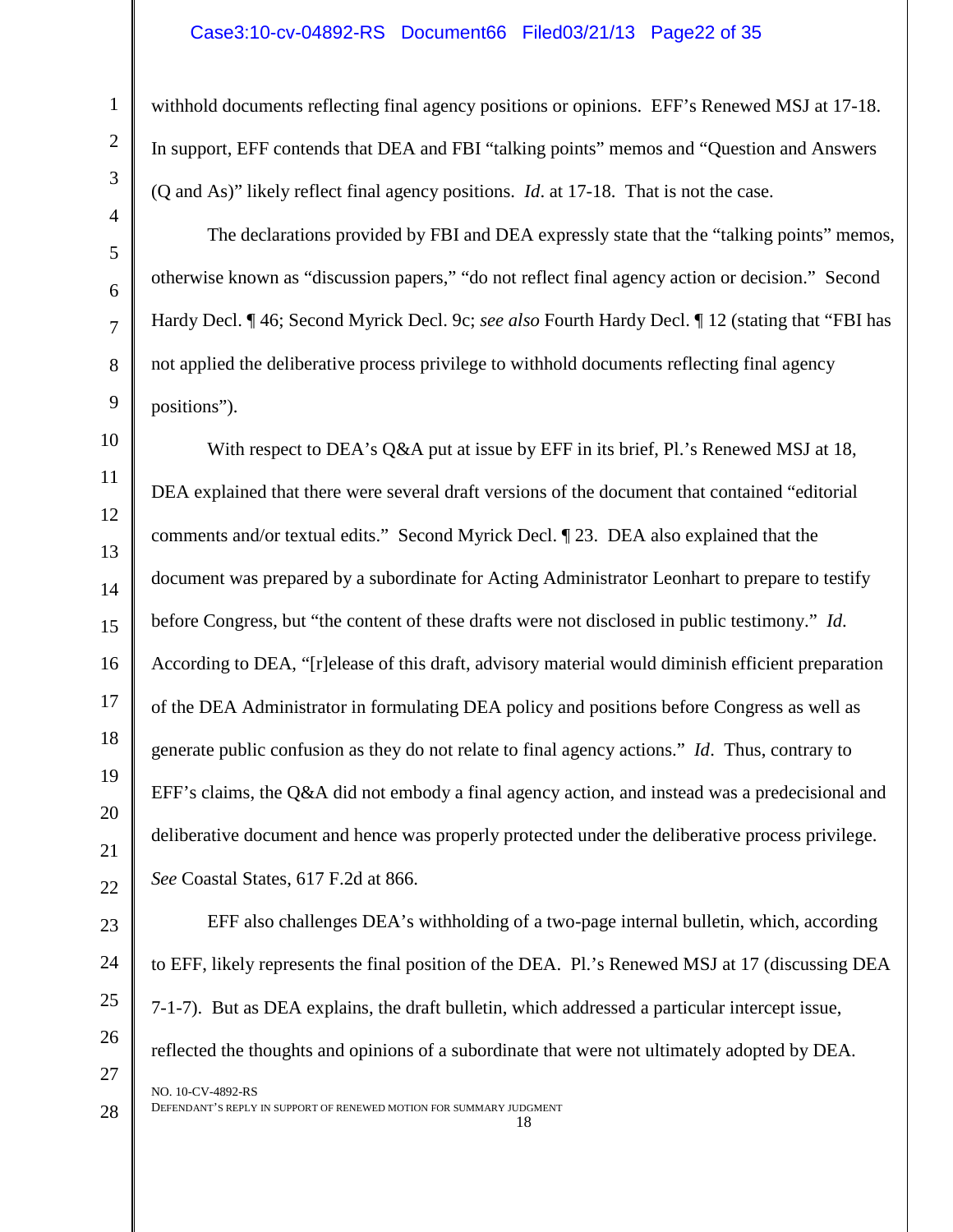Third Myrick Decl. ¶11. "Thus, information contained in the bulletin did not represent the final agency position of DEA. Accordingly, DEA properly withheld the bulletin under Exemption 5 because it was an internal agency document containing deliberative information." *Id*.

With respect to FBI, EFF contends that the Bureau has improperly applied the deliberative process privilege to EFF/Lynch 329-331. Pl.s' Renewed MSJ at 17. The FBI's original description of the document as containing "definitions" may have implied that these "definitions" were adopted as agency standards. Fourth Hardy Decl. ¶ 16. In reality, however, this was a "discussion paper article" that was part of FBI's ongoing deliberations about how to formulate policy in response to challenges experienced by law enforcement in conducting electronic surveillance. *Id*. Importantly, no policy decisions were enacted in response to the article during the date-scoping period. *Id*. Thus, because the document is both predecisional and deliberative, and does not reflect a final agency position, it is properly protected under the deliberative process privilege.

As demonstrated above, FBI and DEA have made clear that the documents put at issue by EFF "do not reflect final agency action or decision." Second Hardy Decl. ¶ 46; Second Myrick Decl. 9c; *see also* Fourth Hardy Decl. ¶ 12.

> **C. EFF Is Wrong That DEA And FBI Improperly Applied The Deliberative Process Privilege To Withhold Information Shared With Personnel Outside The Agency.**

Exemption 5 applies to "inter-agency or intra-agency" records. 5 U.S.C. § 552(b)(5). This means that, "[i]n general, this definition establishes that communications between agencies and outside parties are not protected under Exemption 5." *Ctr. For Int'l Envtl. Law v. Office of the U.S. Trade Rep*, 237 F. Supp. 2d 17, 25 (D.D.C. 2002). Here, EFF contends that DEA and FBI have invoked the deliberative process privilege to improperly withhold materials that "were likely NO. 10-CV-4892-RS DEFENDANT'S REPLY IN SUPPORT OF RENEWED MOTION FOR SUMMARY JUDGMENT

19

1

2

3

4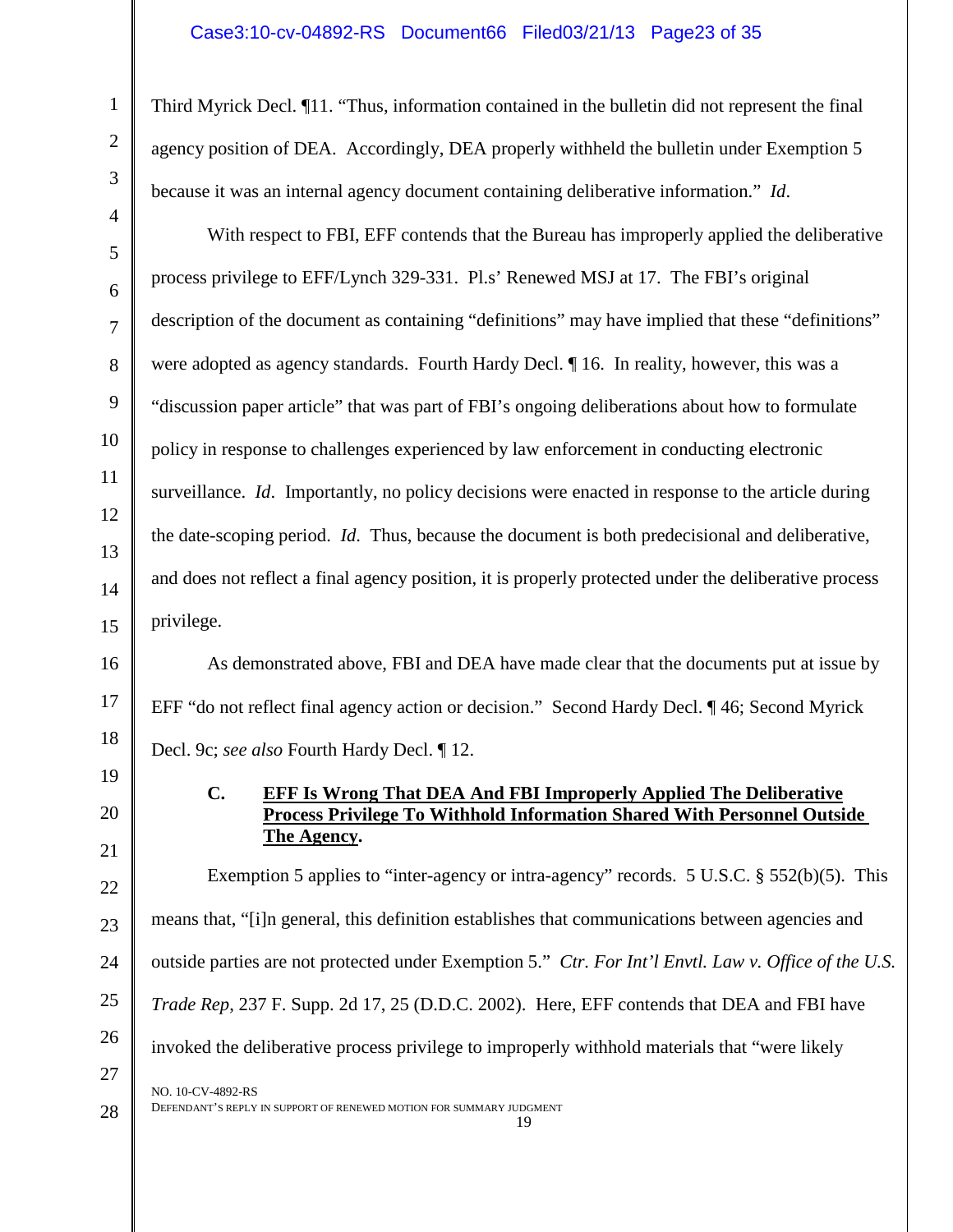shared outside the executive branch, and, thus, have waived their protection under Exemption 5." Pl.'s Renewed MSJ at 15. As set forth below, EFF is mistaken.

*FBI Materials.* EFF puts at issue two FBI documents as well as pages relating to a meeting of law enforcement professionals convened by the FBI. *See* EFF's Renewed MSJ at 16 (citing EFF/Lynch 347-360; EFF/Lynch 308; and EFF/Lynch 1241-1323). As the FBI has previously explained, the first document (EFF/Lynch 347-60) is "an internal draft of proposed testimony prepared by the [FBI's Office of Congressional Affairs] for the Director for his review and approval in anticipation of an appearance before a closed session of the Senate Select Intelligence Committee." Fourth Hardy Decl. ¶ 13. Therefore, the document is both predecisional and deliberative. In addition, it contains classified information and is partially withheld under Exemption 1 and withheld in full under Exemption 7(E). *Id*.

The second document (EFF/Lynch 308) is also an internal document summarizing the results of a meeting between DOJ personnel and a staff employee of the Senate Judiciary Committee. *Id*. at ¶ 14. "The internal staff briefing summary reflects the views of the [FBI] author as to what portions of the meeting were relevant and was compiled to assist the FBI in its ongoing deliberations about how to respond to challenges experienced by law enforcement in conducting electronic surveillance." *Id*.

The remaining materials put at issue by EFF are an internal executive summary of meeting notes and a copy of presentations given at a June 25, 2009 "Law Enforcement Executive Forum ("LEEF"). EFF's Renewed MSJ at 16. LEEF was established by the FBI "as a way to bring federal, state, and local law enforcement personnel from around the country to the FBI to act as consultants on particular topics of interest to the FBI." Fourth Hardy Decl. ¶ 15. Although the presentations were shared with outside law enforcement, the information is still properly protected NO. 10-CV-4892-RS

DEFENDANT'S REPLY IN SUPPORT OF RENEWED MOTION FOR SUMMARY JUDGMENT 20

1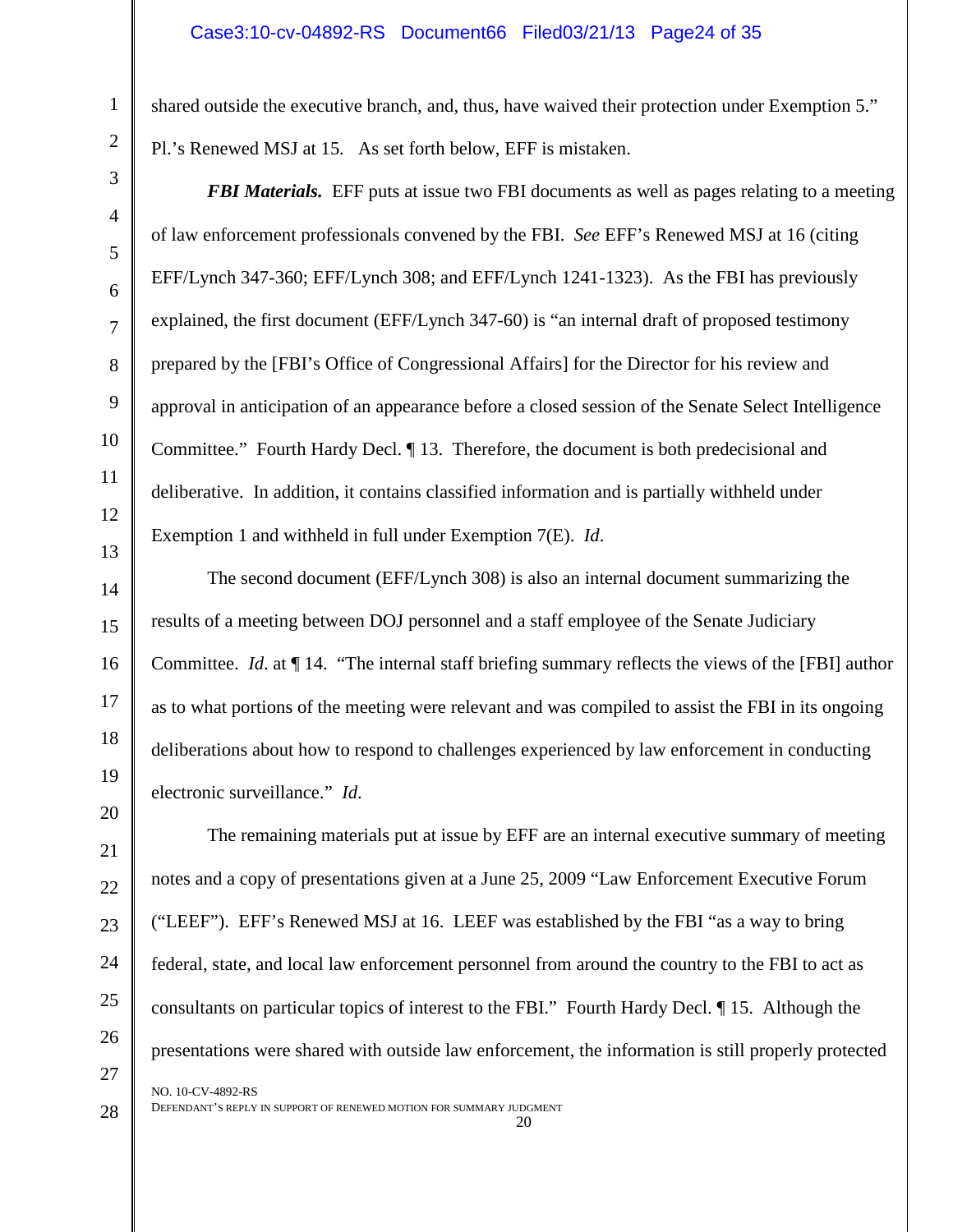under the deliberative process privilege under the "consultant corollary" established by the Supreme Court in *Dep't of the Interior v. Klamath Water Users Protective Ass'n*, 532 U.S. 1 (2001).

In *Klamath*, the Supreme Court recognized that the deliberative process privilege may "extend[] to communications between Government agencies and outside consultants hired by them." 532 U.S. 1, 10 (2001). As the D.C. Circuit has explained, typically this kind of "relationship is evidenced by the fact that the agency seeks out the individual consultants and affirmatively solicits their advice in aid of agency business." *Nat'l Institute of Military Justice v. DoD*, 512 F.3d 677, 686 (D.C. Cir. 2008). In addition, the communications must be treated as confidential. *Id*. at 685.

13 14 15 16 17 18 19 20 21 22 23 24 According to the FBI, the "June 25, 2009 discussion topic [at LEEF] concerned the FBI's development of a unified electronic surveillance strategy which the invited law enforcement community attendees were asked to review and provide input." Fourth Hardy Decl. ¶ 15. Because FBI solicited the views of these outsiders to offer input on the development of the Bureau's electronic surveillance policy, *see id*. (noting that only attendees from the law enforcement community and FBI staff were present, and the materials were not made public), the law enforcement personnel were acting as consultants within the meaning of the *Klamath* decision. Consequently, these communications and the feedback provided by these consultants that became part of FBI's ongoing deliberations with respect to its future policy are properly protected by the deliberative process privilege. *Klamath*, 532 U.S. at 10; *Nat'l Institute of Military Justice*, 512 F.3d at 685-86.

25 26 27

28

1

2

3

4

5

6

7

8

9

10

11

12

In addition, the FBI has explained that Exemption 7(E) was applied to all of these materials. *See* Fourth Hardy Decl. ¶ 15.

NO. 10-CV-4892-RS DEFENDANT'S REPLY IN SUPPORT OF RENEWED MOTION FOR SUMMARY JUDGMENT 21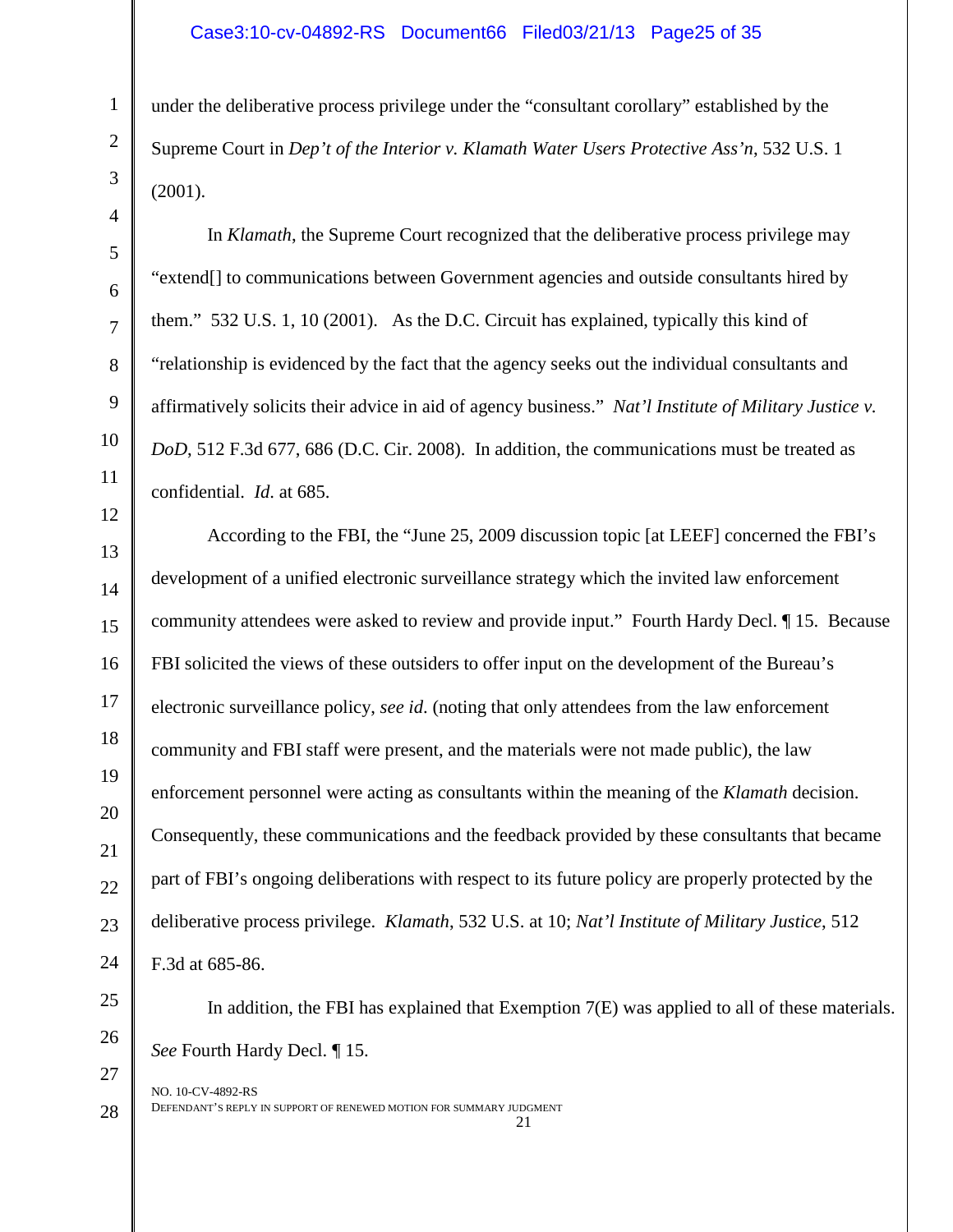#### Case3:10-cv-04892-RS Document66 Filed03/21/13 Page26 of 35

*DEA Materials.* EFF contends that DEA improperly invoked the deliberative process privilege to withhold 26 pages describing communications between DEA and six "carrier, service provider, and/or consultant/vendor companies regarding specific technical intercept difficulties encountered during intercept operations." EFF Renewed MSJ at 15 (citing DEA 6-5-31). DEA has explained that it "initiated contact with these companies seeking their expertise, advice, and voluntary assistance in solving particular intercept issues and to flesh-out DEA needs and requirements." Second Myrick Decl.  $\P$  21b(1)(b). In short, DEA sought out the expertise of these outside consultants to assist DEA in ongoing deliberations about how to resolve particular intercept issues. Therefore, the deliberations are properly protected by the deliberative process privilege under the consultant corollary established in *Klamath*.

EFF also puts at issue 8 pages of internal reports documenting "meetings between designated DEA personnel and representative personnel of communication carriers, service providers, or communications industry consultants." EFF's Renewed MSJ at 15-16 (describing DEA 6-32-40). These meetings were initiated by DEA "to seek the understanding, advice, and cooperation of industry operators and experts, so that DEA could obtain a more in-depth understanding of particular emerging technology intercept challenges." Second Myrick Decl. ¶  $21b(1)(c)$ . The internal reports are properly protected by the deliberative process privilege because they contain DEA's analysis of the meetings and internal recommendations regarding solutions to intercept problems. *Id*. In addition, the representatives of these companies were acting as *Klamath* consultants because they were providing expert input at the request of DEA to assist it in formulating decisions and policy relating to electronic surveillance. *Id*.

#### **D. FBI Did Not Improperly Invoke The Deliberative Process Privilege To Withhold Draft Documents.**

EFF mistakenly suggests that FBI withheld draft documents under the deliberative process NO. 10-CV-4892-RS DEFENDANT'S REPLY IN SUPPORT OF RENEWED MOTION FOR SUMMARY JUDGMENT 22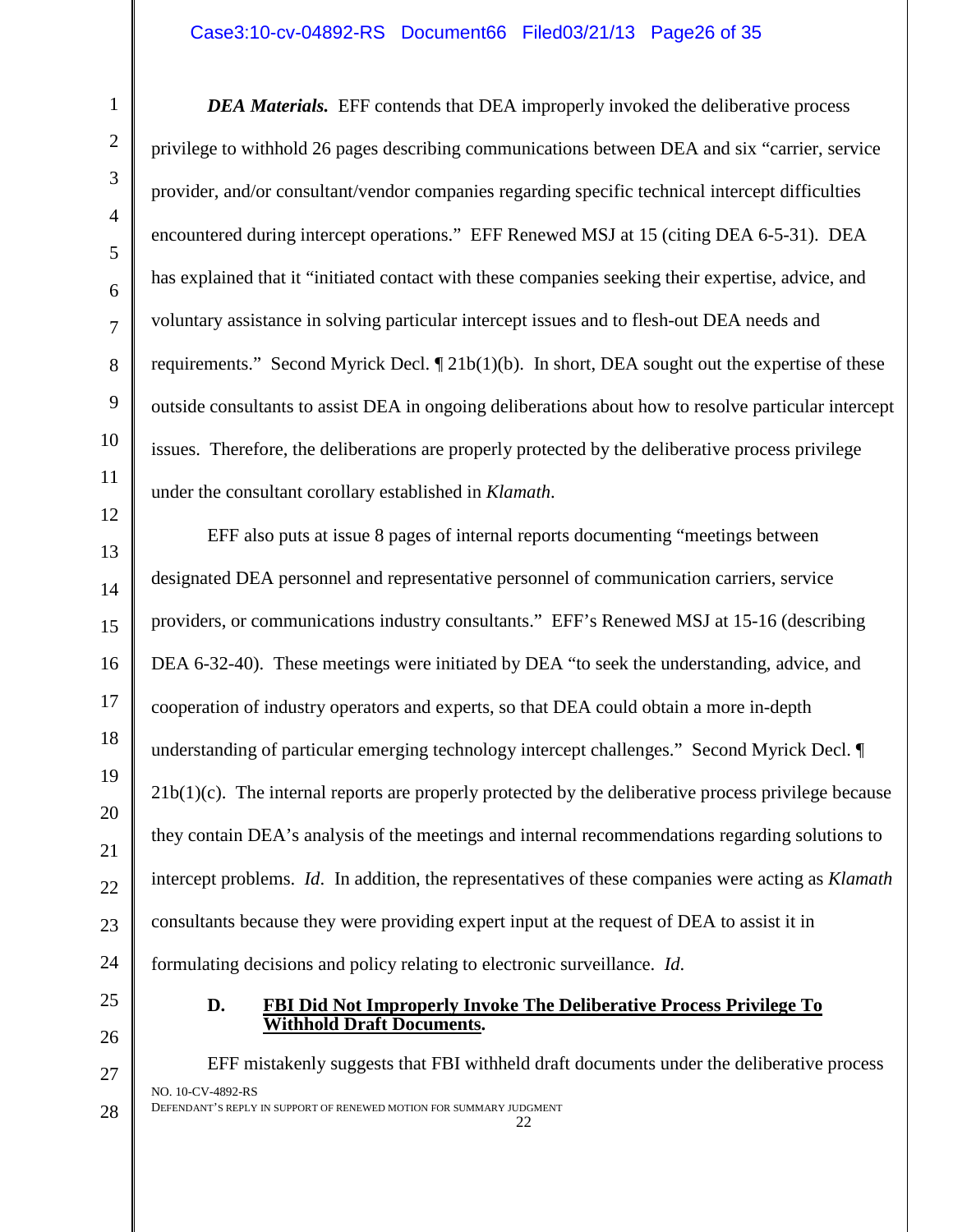## Case3:10-cv-04892-RS Document66 Filed03/21/13 Page27 of 35

privilege solely because the documents were drafts. Pl.s' Renewed MSJ at 19. As FBI has long made clear, it applied the deliberative process privilege exclusively to predecisional, deliberative material. Fourth Hardy Decl. ¶ 12 (confirming that FBI "has not applied the deliberative process privilege to any drafts merely because the documents were drafts but instead because the substance of the drafts were found to be both predecisional and deliberative"); *see also* Second Hardy Decl. ¶¶ 42-48; *id*. ¶ 45 (noting that draft material in this case "is replete with edits, strike-through and other formatting changes, marginal suggestions and comments, and/or embedded questions regarding content"). <sup>[12](#page-26-0)</sup> EFF offers no basis to dispute FBI's representations.

10

11

1

2

3

4

5

6

7

8

9

#### **E. The Criminal Division Properly Applied The Attorney Work Product Doctrine.**

12 13 14 15 16 17 18 19 20 21 EFF challenges the Criminal Division's application of the attorney work product doctrine. Pl.'s Renewed MSJ at 21-22. The attorney work product doctrine protects materials prepared by an attorney in anticipation of litigation, including the materials of government attorneys generated in litigation and pre-litigation counseling. *See* Fed. R. Civ. P. 26(b)(3); *In re Grand Jury Subpoena (Mark Torf/Torf Environmental Management)*, 357 F.3d 900, 907 (9th Cir. 2004). EFF argues that the Criminal Division has failed to demonstrate that the materials it treated as protected by the attorney work product doctrine were created in response to actual or anticipated litigation, as opposed to being created merely in the "agency's ordinary course of business." Pl.'s Renewed MSJ at 21 (quoting *Public Citizen, Inc. v. Dep't of State*, 100 F. Supp. 2d 10, 30 (D.D.C. 2000)).

22

23

The Criminal Division's declarations and *Vaughn* index demonstrate that the four

<span id="page-26-0"></span><sup>24</sup> 25 26 27  $12$  "[D]raft documents by their very nature, are typically predecisional and deliberative, because they reflect only the tentative view of their authors; views that might be altered or rejected upon further deliberation either by their authors or by superiors." *In re Apollo Group, Inc. Securities Litigation*, 251 F.R.D. 12, 31 (D.D.C. 2008) (non-FOIA case) (quotations omitted); *see also Pub. Employees for Envt'l Responsibility v. Bloch*, 532 F. Supp. 2d 19, 22 (D.D.C. 2008) ("FOIA provides public access to the [decision documents] that were finally created, not the draft text considered along the way.")  $\overline{1}$ 

<sup>28</sup> DEFENDANT'S REPLY IN SUPPORT OF RENEWED MOTION FOR SUMMARY JUDGMENT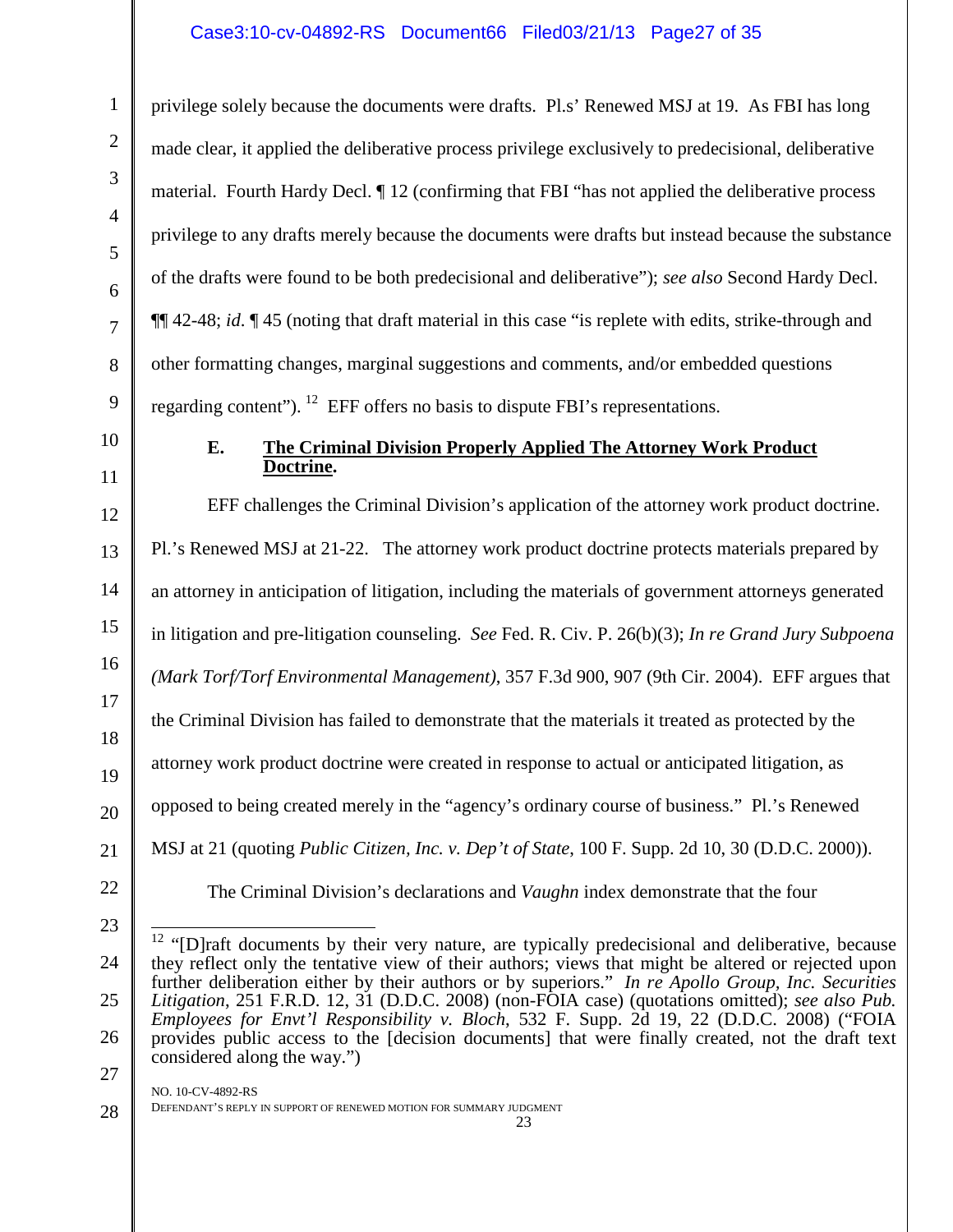# Case3:10-cv-04892-RS Document66 Filed03/21/13 Page28 of 35

| $\mathbf{1}$        | documents it withheld under the attorney work product privilege were all generated in direct         |
|---------------------|------------------------------------------------------------------------------------------------------|
| $\mathfrak{2}$      | response to ongoing or anticipation litigation. See Second Ellis Decl. ¶43 (listing attorney work    |
| 3                   | product materials as CRM-000003; CRM-000042-43; CRM-000052; and CRM-000053-54); see                  |
| 4                   | also CRM's Vaughn Index at 3 (explain CRIM-000003 contained two emails between CRM                   |
| 5                   | employee and AUSA regarding intercept issues related to particular criminal investigation); id. at 6 |
| 6<br>$\overline{7}$ | (explaining that CRM-000042 to CRM-000043 contained information regarding sex offenders' use         |
| 8                   | of a certain technology gathered as part of criminal prosecution); id. at 7 (explaining that CRM-    |
| 9                   | 0000053-54 contained an email from AUSA to a CRM employee regarding law enforcement's                |
| 10                  | ability to intercept certain types of communications, which the AUSA was seeking in furtherance      |
| 11                  | of a particular case he was working on); see Cunningham Decl. ¶9 (explaining that CRM-0000052        |
| 12                  | contained discussion among Department attorneys in relation to ongoing case under investigation).    |
| 13                  | As a result, the materials were properly withheld under the attorney work product doctrine. In re    |
| 14<br>15            | Grand Jury Subpoena, 357 F.3d at 907.                                                                |
| 16                  | Defendant Has Properly Withheld Sensitive Law Enforcement Information<br>V.                          |
| 17                  | <b>Pursuant to Exemption 7.</b>                                                                      |
| 18                  | <b>Defendant Has Properly Withheld Information Under Exemption</b><br>A.<br>$\overline{7(A)}$ .      |
| 19                  | All three components have withheld information from criminal cases under Exemption                   |
| 20                  | 7(A), which authorizes the withholding of information "compiled for law enforcement purposes,"       |
| 21                  | where release "could reasonably be expected to interfere with enforcement proceedings." 5 U.S.C.     |
| 22                  | $\S$ 552(b)(7)(A). Defendant has demonstrated that the information it withheld under Exemption       |
| 23                  | 7(A) was compiled for law enforcement purposes and relates to ongoing criminal investigations.       |
| 24<br>25            | Def.s' Renewed MSJ at 20-23. Furthermore, the components have clearly articulated why the            |
| 26                  | release of this information would interfere with enforcement proceedings. Id. Therefore, all of the  |
|                     |                                                                                                      |
| 27                  |                                                                                                      |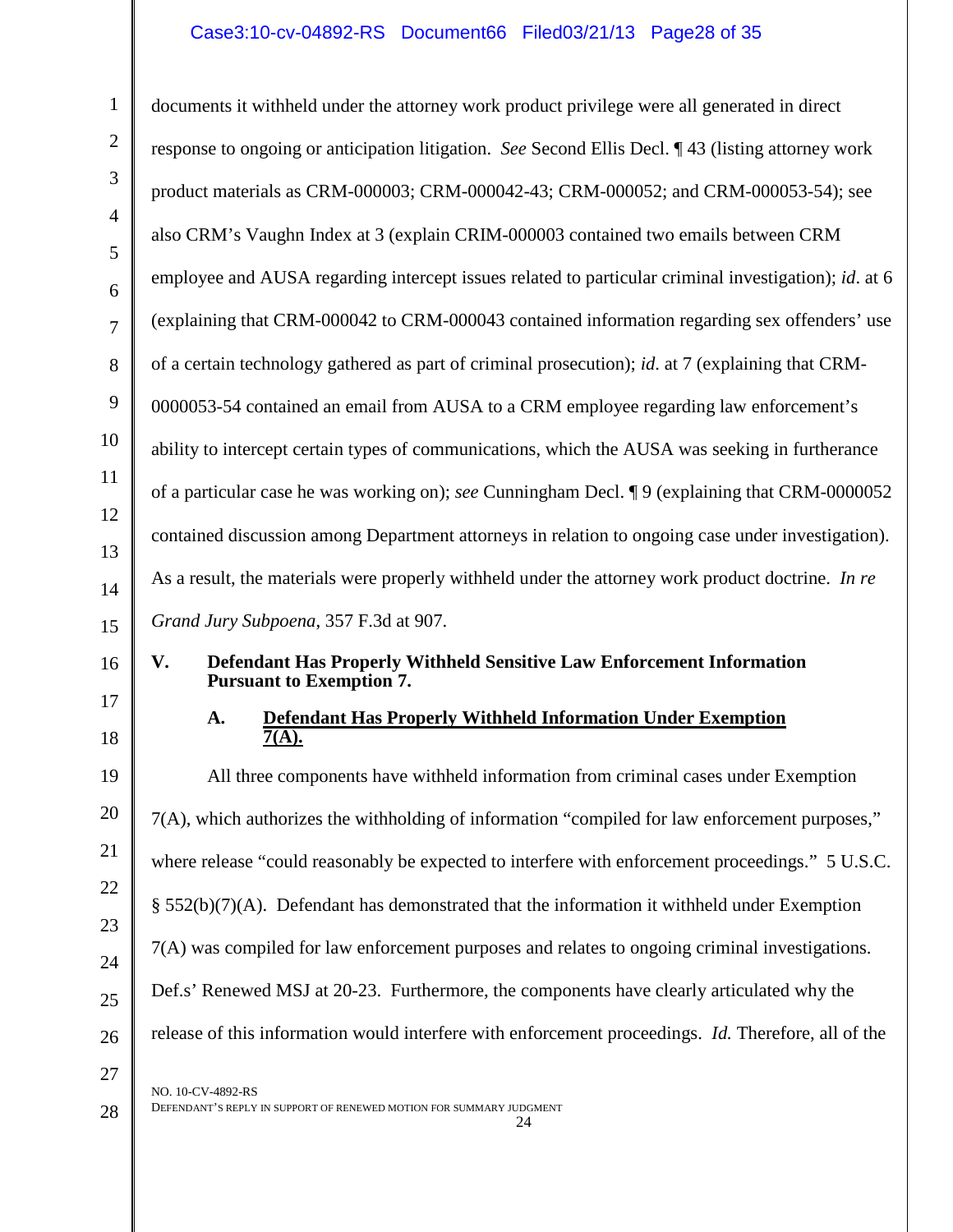legal requirements for withholding under Exemption 7(A) have been met. 5 U.S.C. §  $552(b)(7)(A)$ .

In response to this showing, EFF offers the purely speculative charge that the components could likely release Exemption 7(A) protected information without interfering with enforcement proceedings if the components redacted out identifying information in the documents. EFF's Renewed MSJ at 23. However, Exemption 7A extends to *all* information gathered from ongoing criminal cases that could interfere with enforcement proceedings.  $5 \text{ U.S.C.} \& 552(b)(7)(\text{A})$ . In this case, for example, the Criminal Division invoked Exemption  $7(A)$  to withhold several pages containing "operational details of an ongoing transnational criminal investigation conducted by both foreign law enforcement entities and U.S. law enforcement agencies." Cunningham Decl.  $\sqrt{9}$  8 (discussing CRM 15-19). As a consequence, "even if CRM redacted the names of individuals from the document, the release of the remaining non-redacted information would still interfere with an ongoing enforcement proceeding because the information would highlight those countries [that] are actively engaged in cooperation with U.S. law enforcement agencies and possibly allow those persons being targeted to learn of the investigation and to possibly elude detection." *Id*.

18 19 22 23 24 25 26 Moreover, EFF's argument also overlooks that, in addition to Exemption  $7(A)$ , the components have applied other exemptions to these documents, including Exemption 7(E). All three components have made clear that they have provided all reasonably segregable non-exempt information. Second Ellis Decl. ¶ 30 ("CRM conducted an exacting, line-by-line review of the records located during our wide-ranging search to identify any non-exempt information that could reasonably be segregated and released without adversely affecting the Government's legitimate law enforcement interests."); Second Myrick Decl.  $\P 9$  (stating that "[a]ll responsive pages were examined to determine whether any reasonably segregable information could be released"); Second NO. 10-CV-4892-RS

DEFENDANT'S REPLY IN SUPPORT OF RENEWED MOTION FOR SUMMARY JUDGMENT 25

1

2

3

4

5

6

7

8

9

10

11

12

13

14

15

16

17

20

21

27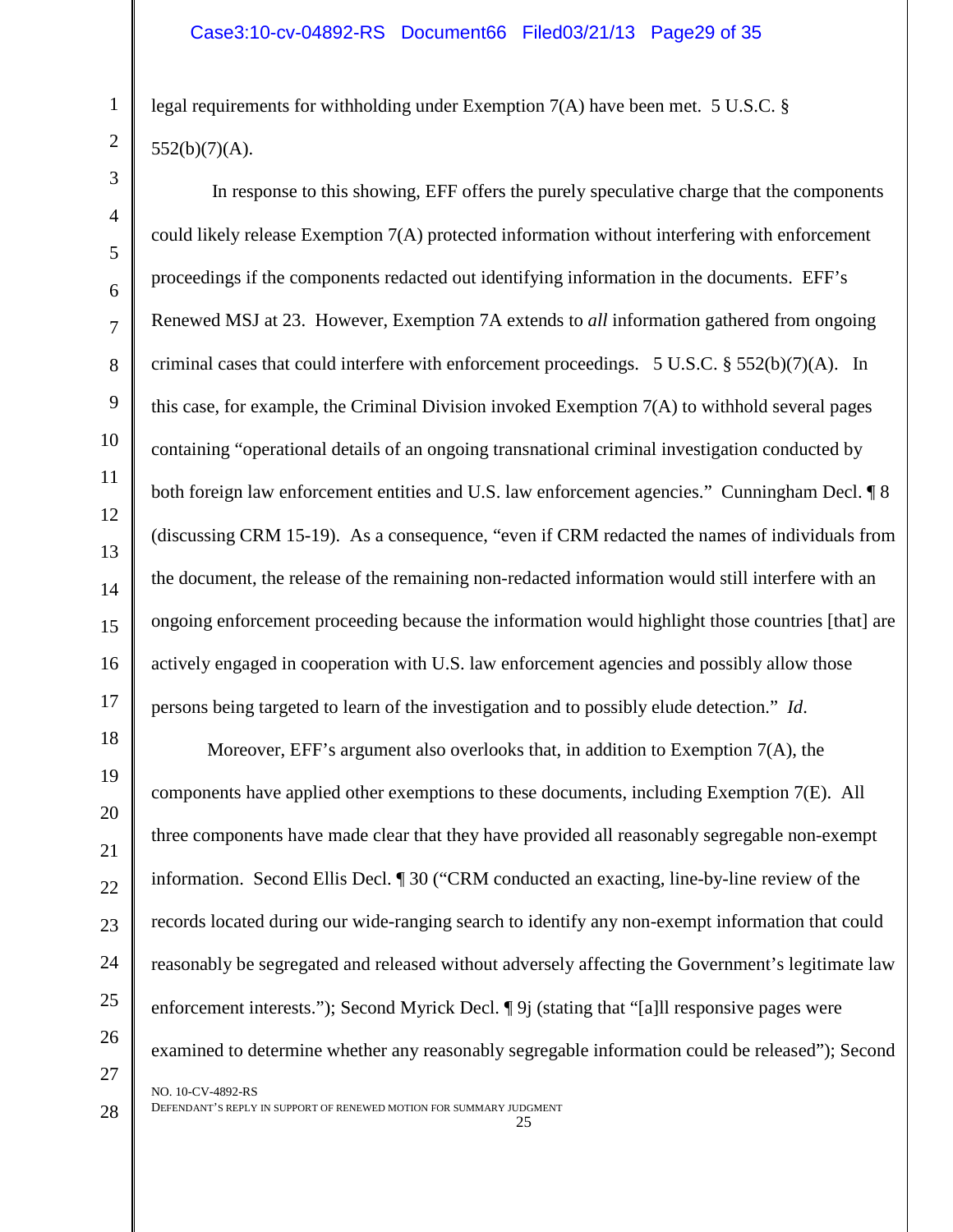Hardy Decl. ¶ 22 (stating that "FBI has taken all reasonable efforts to ensure that no segregable, nonexempt portions were withheld from plaintiff"). These determinations are accorded a presumption of good faith and EFF offers no basis to undermine this presumption here. *Boyd*, 475 F.3d at 382.

#### **B. FBI Properly Withheld Information Under Exemption 7(D).**

FBI properly applied Exemption 7(D), at times in conjunction with Exemption 1, to withhold information provided to the FBI by certain companies during the course of FBI's intelligence investigations. *See* Second Hardy Decl. ¶¶ 76-78.

Exemption 7(D) authorizes the withholding of information in law enforcement records that "could reasonably be expected to disclose the identity of a confidential source," as well as information "furnished by a confidential source" if it was "compiled by [a] criminal law enforcement authority in the course of a criminal investigation or by an agency conducting a lawful national security investigation[.]" 5 U.S.C. § 552(b)(7)(D). Exemption 7(D) applies if the agency establishes that a source has provided the information under either an express or implied promise of confidentiality. *U.S. Dep't of Justice v. Landano*, 508 U.S. 165, 12 (1993). For assertions of implied promises of confidentiality, the agency must "describe circumstances that can provide a basis for inferring confidentiality." *Davin v. U.S. Dep't of Justice*, 60 F.3d 1043, 1063 (3d Cir. 1995). As Defendant explained in its opening brief, the circumstances here show that the companies provided this information under an implied assurance of confidentiality that their identities would not be revealed. Def's Renewed MSJ at 23-24.

EFF contends that these communications were not made under an implied assurance of confidentiality. EFF's Renewed MSJ at 23. Plaintiff asserts that the sources did not provide information to the FBI "related to a violent crime" and did not have "a relationship to the possible NO. 10-CV-4892-RS

<sup>26</sup>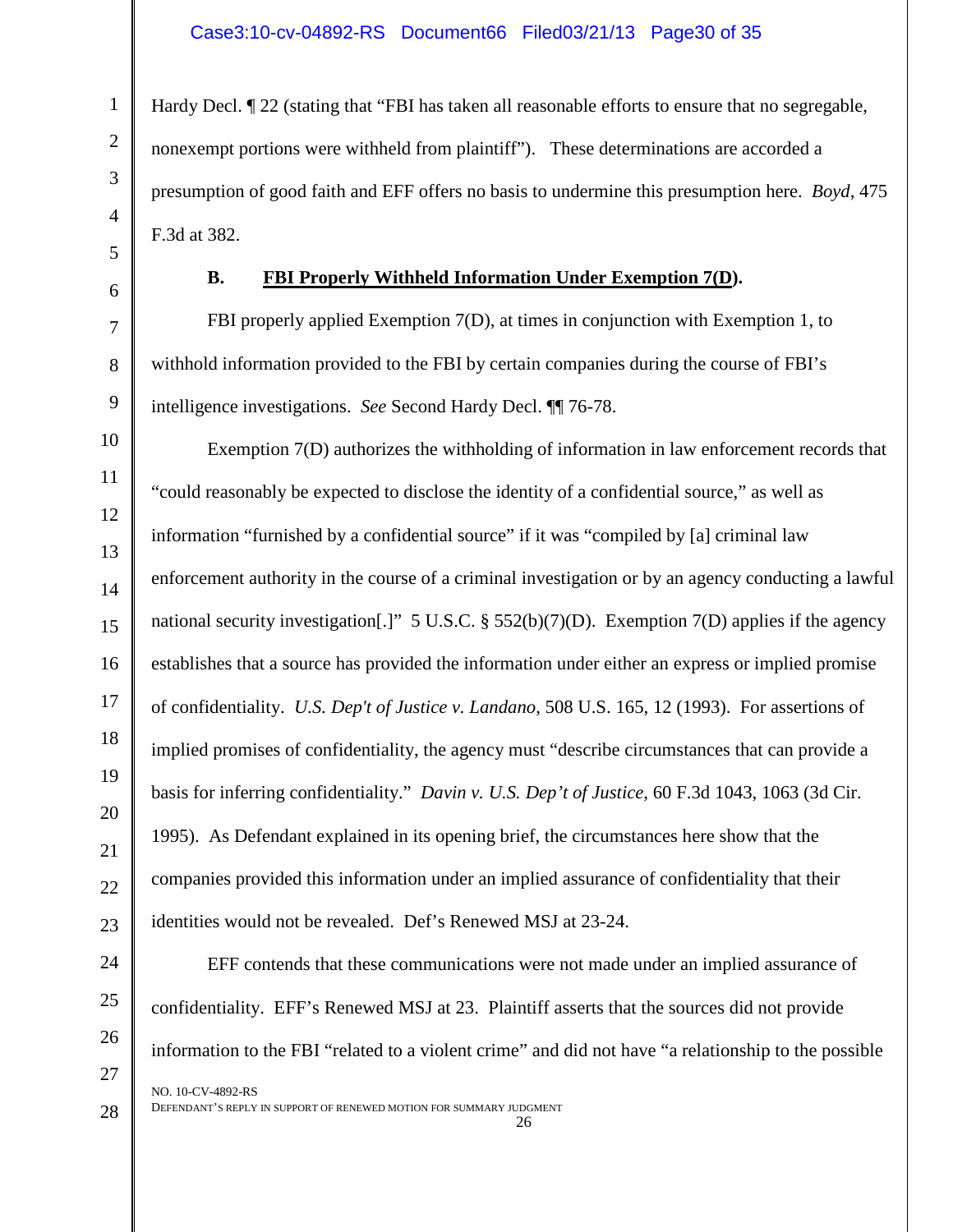#### Case3:10-cv-04892-RS Document66 Filed03/21/13 Page31 of 35

criminal activity that could place them in harm's way." *Id*. at 24. Although such factors have been found by courts to support a conclusion that a source spoke under an implied assurance of confidentiality, *see id.* at 24 (discussing decisions), they are not exhaustive. Rather, the key question is whether it is reasonable to conclude given the particular circumstances of the case that the source spoke to law enforcement under an implied promise of confidentiality. *See Landano*, 508 U.S. at 179.

Here, as Mr. Hardy explains in his declaration, although the companies were under a legal obligation to provide the information to the FBI in connection with an ongoing investigation, "an implied assurance of confidentiality was nevertheless critical to ensuring that these companies did not unnecessarily resist that obligation, thereby increasing the FBI's burden of obtaining important lawfully-available investigative material." Second Hardy Decl. ¶ 78. According to Mr. Hardy, the companies "would pay a high price if it were known that they were providing information about their customers to the FBI." *Id.* Upon learning of such information, the companies' customers might choose to take their business elsewhere. Under these circumstances, where the companies faced a clear economic cost to providing the information in question, there is every reason to believe they provided the information expecting that their identities would remain confidential. As a consequence, the information was properly withheld under Exemption 7(D).

> **C. Defendant Properly Withheld Information Pursuant to Exemption 7(E).**

The components properly invoked Exemption 7(E) to withhold detailed information regarding problems and difficulties that are hampering the components' current ability to conduct lawful electronic surveillance. See Def's Renewed MSJ at 24-27. As Defendant's opening brief demonstrated, and as set forth in detail in the declarations and *Vaughn* indexes of the components, all of the legal requirements for withholding information under Exemption  $7(E)$  are met here. NO. 10-CV-4892-RS DEFENDANT'S REPLY IN SUPPORT OF RENEWED MOTION FOR SUMMARY JUDGMENT 27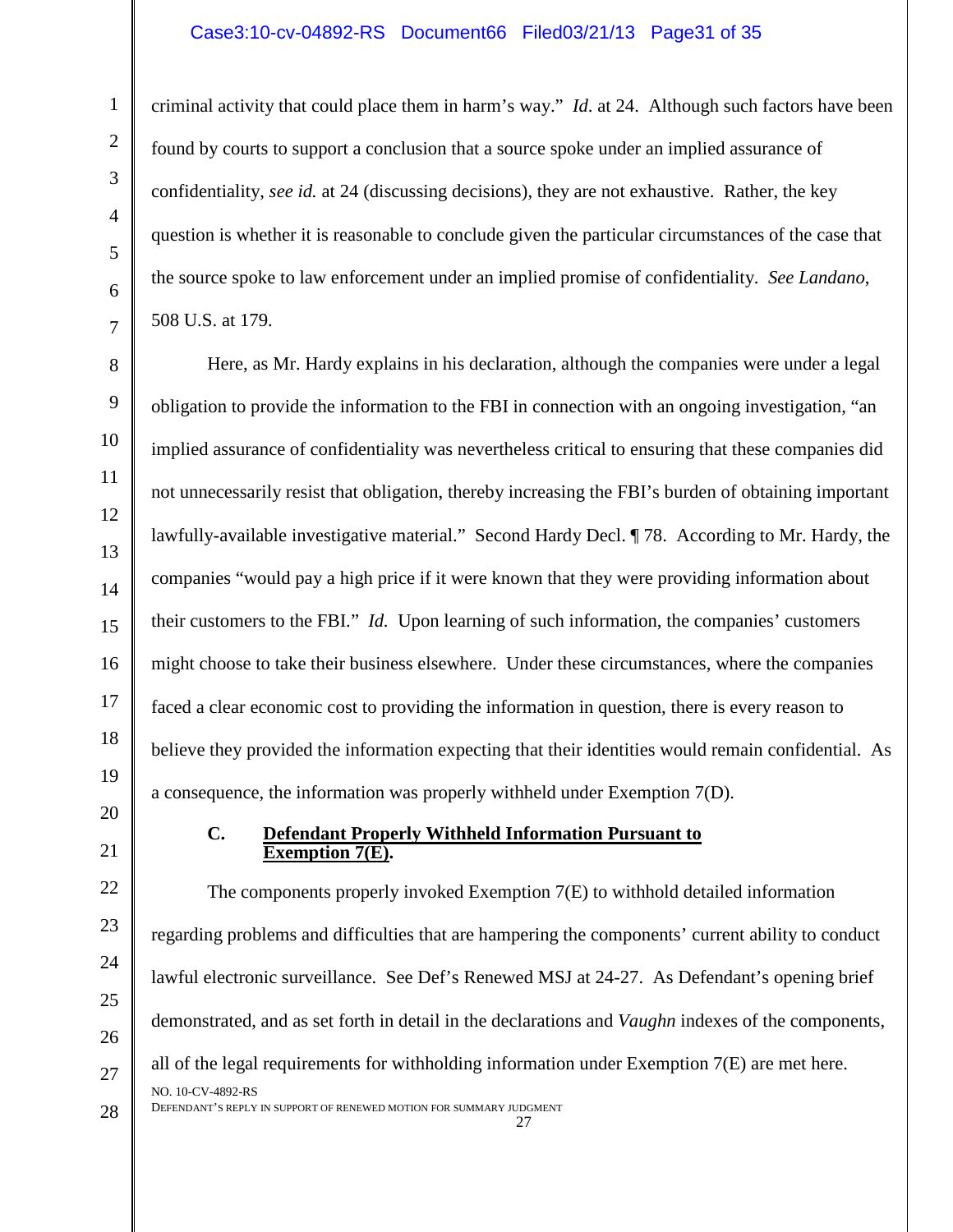#### Case3:10-cv-04892-RS Document66 Filed03/21/13 Page32 of 35

First, it is undisputed that all of the materials withheld pursuant to Exemption 7(E) were compiled for law enforcement purposes. *Id*. at 20. Second, the components have provided detailed explanations for why the release of information regarding problems experienced by DOJ while conducting lawful electronic surveillance, efforts by criminal entities to exploit these vulnerabilities, and counter-measures taken by DOJ in response would provide a detailed road map for criminal entities to evade lawful electronic surveillance and risk circumvention of the law. *Id*. at 25-26. As a result, the components properly invoked Exemption 7(E) to withhold this information. 5 U.S.C. § 552(b)(7)(E) (stating that Exemption 7(E) authorizes an agency to withhold "records or information compiled for law enforcement purposes," where release of such information "would disclose techniques and procedures for law enforcement investigations or prosecutions, or would disclose guidelines for law enforcement investigations or prosecutions if such disclosure could reasonably be expected to risk circumvention of the law").

15 16 17 18 19 20 21 22 23 24 25 26 27 In response, EFF argues that the withheld information about law enforcement techniques and procedures is well-known to the public, and based on this unsupported claim, contends it may not be withheld under Exemption 7(E). EFF's Renewed MSJ at 26 (citing *Rosenfeld v. DOJ*, 57 F.3d 803, 815 (9th Cir. 1995) (holding that DOJ could not withhold use of so-called pretext phone calls under Exemption 7(E) because this technique "would leap to the mind of the most simpleminded investigator")). EFF is mistaken. The Criminal Division expressly stated in its declaration that the information it withheld under Exemption 7(E) is not publicly known. According to Ms. Ellis of the Criminal Division, "[a]lthough electronic surveillance is a wellknown law enforcement technique, the particulars of when and how such surveillance is conducted, and more specifically, of difficulties in conducting electronic surveillance, are not well-known to the public." Second Ellis Decl. ¶ 37. Specifically, CRM withheld information pursuant to NO. 10-CV-4892-RS

28

1

2

3

4

5

6

7

8

9

10

11

12

13

14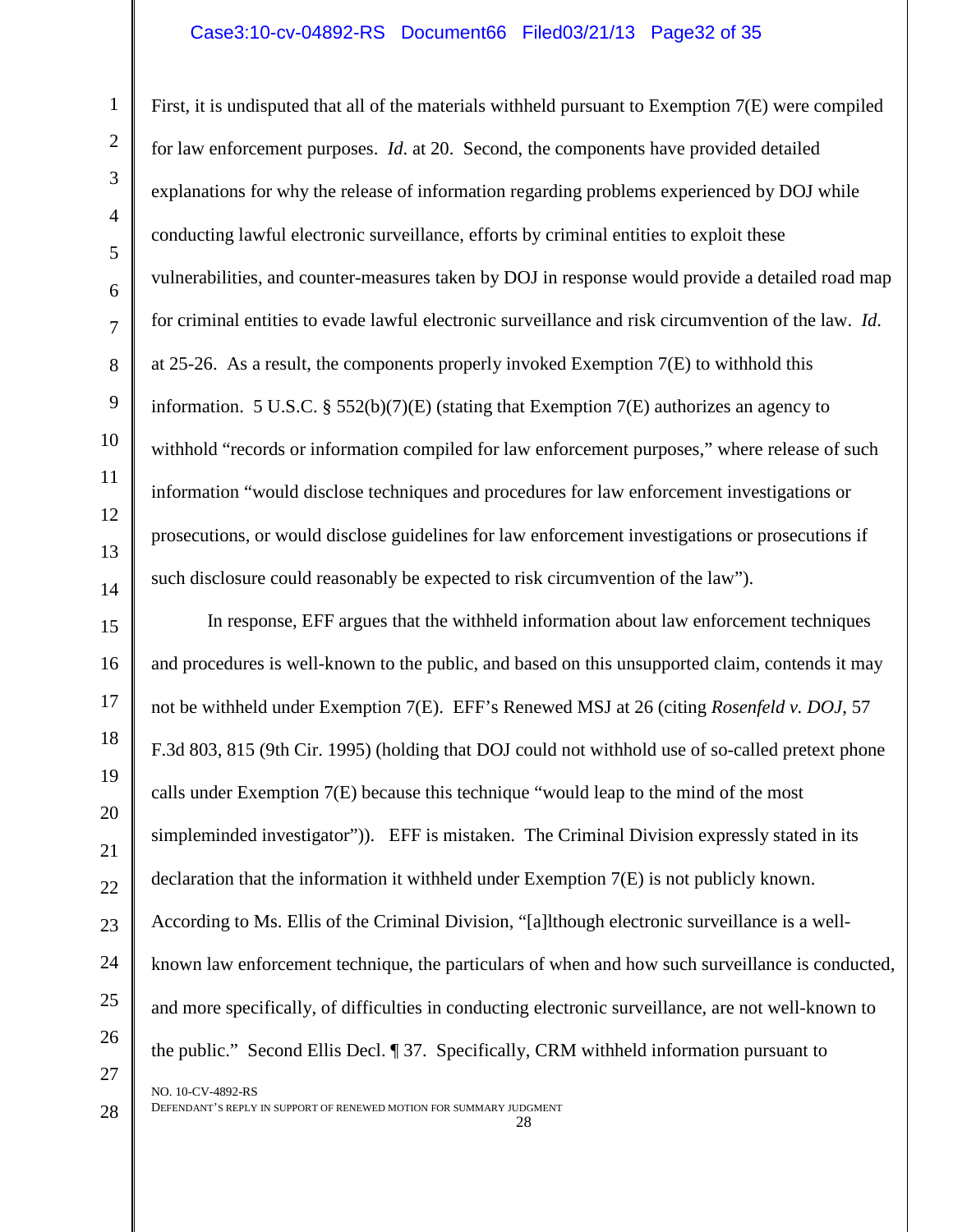#### Case3:10-cv-04892-RS Document66 Filed03/21/13 Page33 of 35

Exemption 7(E) that "implicitly or explicitly reveals the parameters of the Department's surveillance techniques and guidelines; details the difficulties, vulnerabilities, and/or technical limitations of conducting such surveillance on specific carriers/service providers or on specific devices; and describes the exploitation of such vulnerabilities or limitations by child predators, drug cartels and traffickers, and other criminal elements." *Id*. ¶ 39. "Plaintiff's request, by its very terms, seeks information that would detail how to evade lawful electronic surveillance by law enforcement. This information necessarily implicates surveillance techniques and guidelines that are not well-known to the public." *Id*. ¶ 38. EFF offers no reason to cast doubt on the Criminal Division's conclusion that this information is not well known and that its release would risk circumvention of the law.

14 15 16 18 19 22 With respect to DEA and FBI, these components have also stated that the information they withheld under Exemption  $7(E)$  is not widely known. According to DEA, the Exemption  $7(E)$ material "consists of detailed information regarding the problems, obstacles, or limitations that hamper DEA's current ability to conduct surveillance on communications systems or networks, as well as DEA's countermeasures to these limitations and obstacles. This information is not publicly known." Third Myrick Decl. ¶ 12. FBI explains that, "[w]hile there have been public reports indicating the government has had trouble conducting electronic surveillance, it is the FBI's understanding that the specific and detailed information withheld under Exemption 7(E) by the FBI in this case is not widely known to the public." Fourth Hardy Decl. ¶ 17

EFF appears to mistakenly assume that because the components have released some information about techniques and technologies that are known to the public, this somehow indicates that the government is improperly withholding similar information under Exemption 7(E). *See* EFF's Renewed MSJ at 28 (noting that government has released information about NO. 10-CV-4892-RS

DEFENDANT'S REPLY IN SUPPORT OF RENEWED MOTION FOR SUMMARY JUDGMENT 29

1

2

3

4

5

6

7

8

9

10

11

12

13

17

20

21

23

24

25

26

27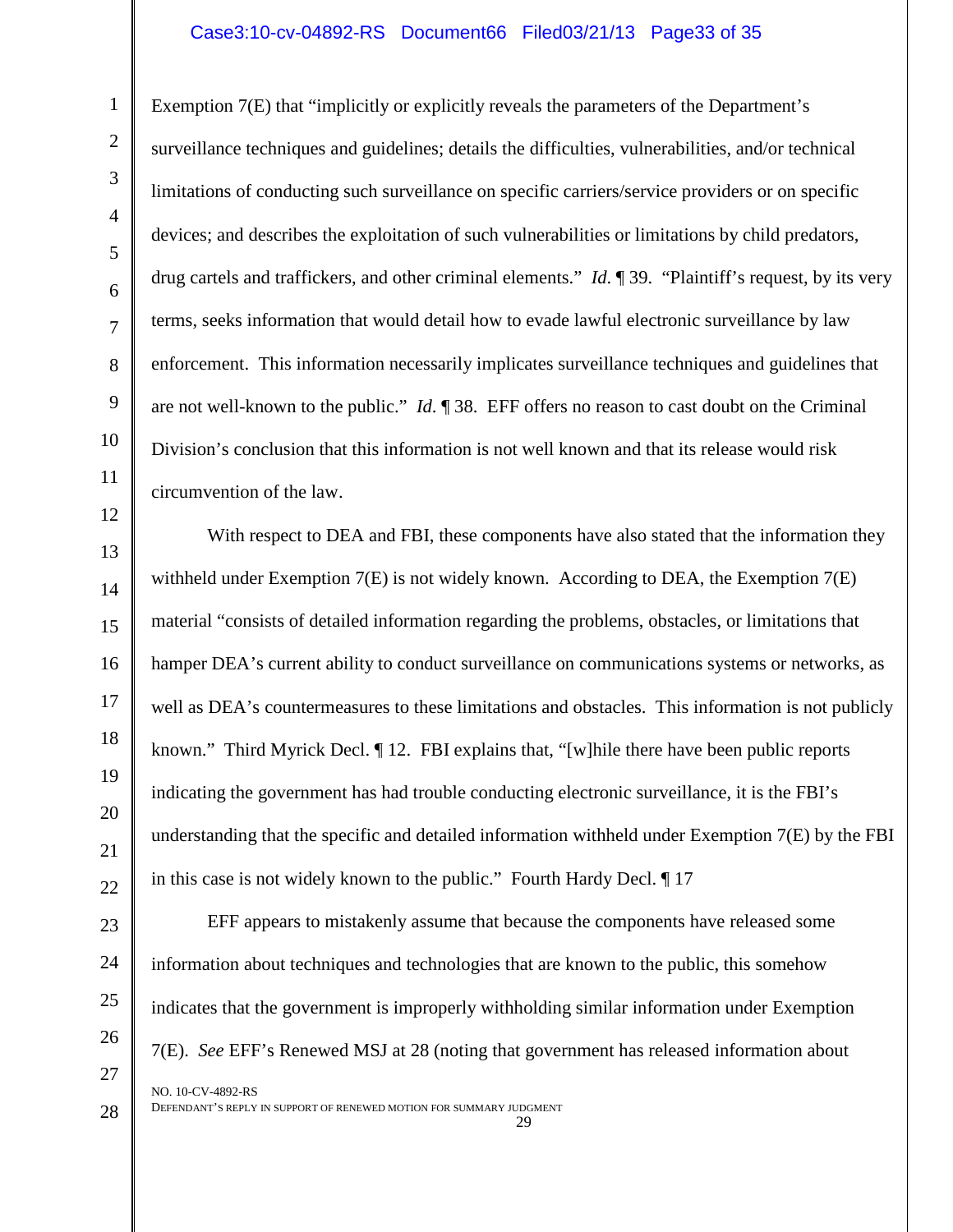#### Case3:10-cv-04892-RS Document66 Filed03/21/13 Page34 of 35

1

2

3

4

5

6

7

8

9

10

11

12

13

17

18

19

20

21

23

24

27

28

14 15 16 22 25 26 techniques and technologies known to the public, such as references to "email, VoIP (Voice over IP), Peer-to-Peer networks, Skype and Blackberry services, and HTTPS"). What this demonstrates, however, is a careful effort to segregate and provide well-known information about law enforcement techniques and procedures, while protecting information that is not widely known and whose release risks circumvention of the law. *See, e.g*., Third Myrick Decl. ¶ 12 (stating that "[c]ontrary to Plaintiff's contentions, DEA has segregated and released information pertaining to techniques and technologies that are widely known," including producing the "names of a wide variety of communications providers and the methods employed by those providers in today's market," while withholding information that is not well known to the public and whose disclosure risks circumvention of the law). **CONCLUSION** For the reasons stated above as well as those set forth in Defendant's Renewed Motion for Summary Judgment, Defendant respectfully requests that the Court grant its Motion for Summary Judgment with respect to the materials found to be exempt by the Defendant. Dated: March 21, 2013 Respectfully Submitted, STUART F. DELERY Principal Deputy Assistant Attorney General MELINDA HAAG United States Attorney ELIZABETH J. SHAPIRO Deputy Director, Federal Programs Branch /s/ Nicholas Cartier NICHOLAS CARTIER, CA Bar #235858 Trial Attorney, Federal Programs Branch Civil Division 20 Massachusetts Ave NW, 7224 Washington, DC 20044 Tel: 202-616-8351 NO. 10-CV-4892-RS DEFENDANT'S REPLY IN SUPPORT OF RENEWED MOTION FOR SUMMARY JUDGMENT